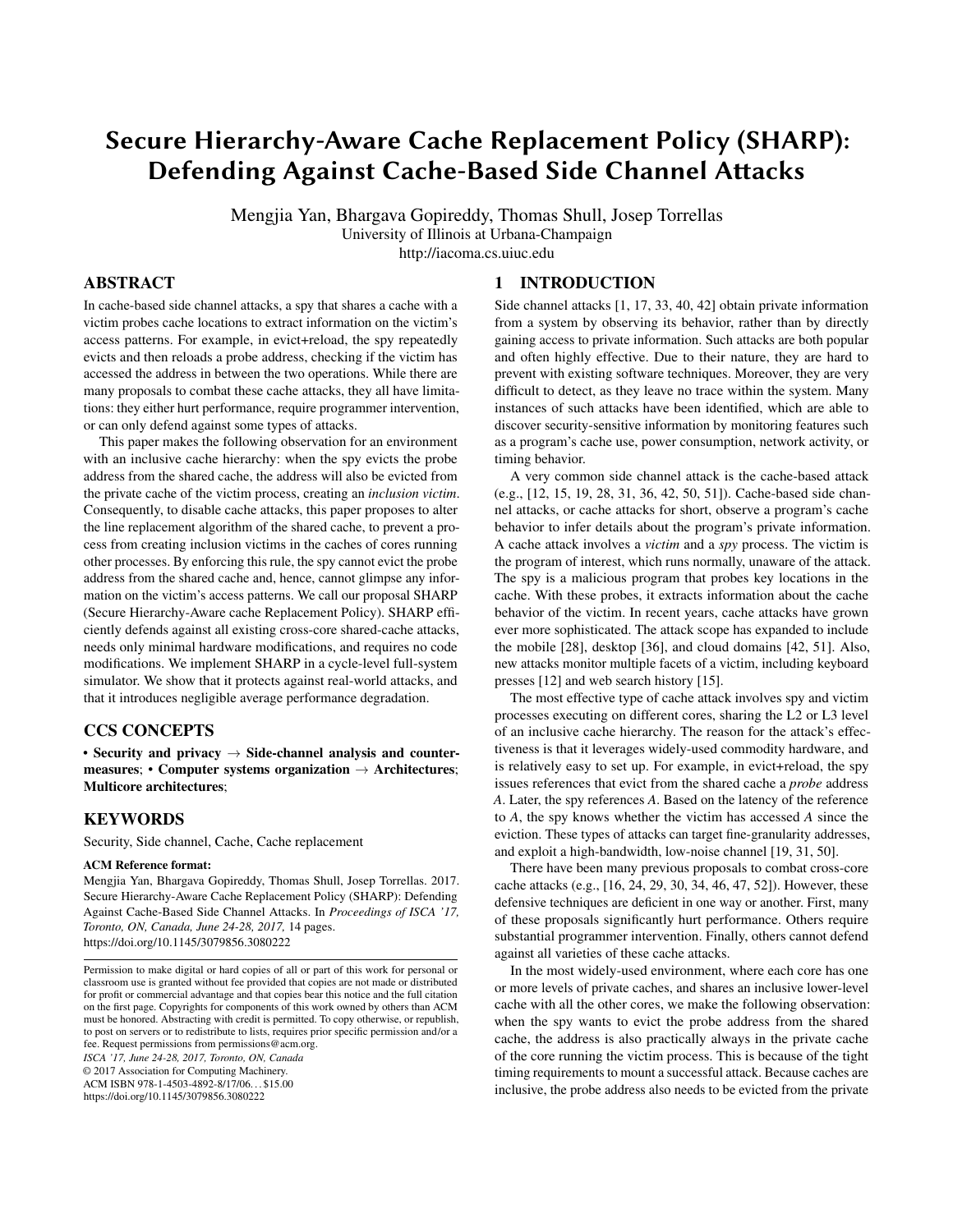cache of the victim process. Hence, the probe address becomes what is referred to as an *inclusion victim*.

To disable cache attacks, the main proposal of this paper is to alter a shared cache's replacement algorithm to prevent a process from creating inclusion victims in the caches of cores running other processes. By enforcing this rule, the spy cannot evict the probe address from the shared cache and, hence, cannot glimpse any information on the victim's access patterns. While minimizing inclusion victims has been proposed in the past to improve cache performance [\[22\]](#page-12-15), ours is the first proposal that uses this idea for security purposes.

Cache attacks do not always use load instructions to force the eviction of a victim's probe addresses from the cache; sometimes they use an instruction called *clflush*. Hence, our proposal also involves a slightly modified *clflush* instruction to thwart these attacks.

We call our proposal SHARP (Secure Hierarchy-Aware cache Replacement Policy). SHARP is an efficient approach to defend against all existing cross-core shared-cache attacks. It requires minimal hardware modifications. It works for all existing applications without requiring any code modifications. Finally, it induces negligible average performance degradation.

To validate SHARP, we implement it in a cycle-level full-system simulator and test it against real-world attacks. SHARP effectively protects against these attacks. In addition, we run many workloads derived from SPEC and PARSEC applications on SHARP to evaluate SHARP's impact on performance. We find that SHARP introduces negligible average performance degradation.

The contributions of this paper are:

• The insight that, to effectively prevent cache attacks in an inclusive cache hierarchy, we can alter the shared cache replacement algorithm to prevent a process from inducing inclusion victims on other processes.

• The design of SHARP, which consists of a new cache line replacement scheme that prevents inclusion victims on other processes, and a slightly modified *clflush* instruction.

• A simulation-based evaluation of SHARP that shows that it is effective against real-world attacks, and induces negligible average performance degradation.

# 2 BACKGROUND

#### <span id="page-1-2"></span>2.1 Cache-Based Side Channel Attacks

A basic cache-based side channel attack involves a victim process and a spy process sharing a cache. It usually consists of an offline phase and an online phase. In the offline phase, the attacker identifies *probe addresses*, which are addresses whose access patterns can leak information about the victim's program. The spy can deduce the value of private information, such as a private key or a user's keyboard input, just by observing the access patterns to probe addresses. Probe addresses are identified by analyzing the victim's program manually or with automatic tools [\[12,](#page-12-4) [15\]](#page-12-5).

Algorithm [1](#page-1-0) shows a simple Square-and-Multiply algorithm [\[9\]](#page-12-16) from GnuPG version 1.4.13, which is vulnerable to side channel attacks. In the process of computing its output, the algorithm iterates over exponent bits from high to low. For each bit, it performs a *sqr* and *mod* operation. Then, if the exponent bit is "1", the algorithm performs a *mul* and a *mod* operation that are otherwise skipped. Effective probe addresses are the entry points of the *sqr* function

in Line 3 (which tells that the iteration is executed) and of the *mul* function in Line 6 (which tells that the bit is "1"). By observing access pattern on probe addresses, the spy can recover all the bits in the exponent.

| <b>Input</b> : base b, modulo m, exponent $e = (e_{n-1} \dots e_0)$<br><b>Output</b> : $b^e$ mod m |  |  |  |  |  |  |  |
|----------------------------------------------------------------------------------------------------|--|--|--|--|--|--|--|
| $1 r = 1$                                                                                          |  |  |  |  |  |  |  |
| for $i = n - 1$ downto 0 do                                                                        |  |  |  |  |  |  |  |
|                                                                                                    |  |  |  |  |  |  |  |
|                                                                                                    |  |  |  |  |  |  |  |
|                                                                                                    |  |  |  |  |  |  |  |
|                                                                                                    |  |  |  |  |  |  |  |
|                                                                                                    |  |  |  |  |  |  |  |
|                                                                                                    |  |  |  |  |  |  |  |
|                                                                                                    |  |  |  |  |  |  |  |
| return r<br>10                                                                                     |  |  |  |  |  |  |  |
|                                                                                                    |  |  |  |  |  |  |  |

<span id="page-1-0"></span>The online phase usually consists of three steps: *Eviction*, *Wait*, and *Analysis*. In the first one, the spy evicts the victim's probe addresses from the cache. In the second one, the spy waits a designated amount of time to allow the victim to potentially access probe addresses. In the last one, the spy determines if the victim has accessed any probe addresses. These steps are repeated multiple times.

According to the approach used in the Eviction step, we classify attack strategies into conflict-based and flush-based (Table [1\)](#page-1-1). In conflict-based strategies, the spy creates cache conflicts to evict cache lines containing probe addresses. Specifically, it accesses addresses that map to multiple cache lines in the same cache set as a probe address. Often, these addresses are called *conflict addresses*.

<span id="page-1-1"></span>

| Strategies         | Attacks                                                                                                            |
|--------------------|--------------------------------------------------------------------------------------------------------------------|
| Conflict-<br>based | prime+probe [40], evict+reload [12],<br>evict+time [37], alias-driven attack [13],                                 |
| Flush-<br>based    | evict+prefetch [10]<br>flush+reload $[50]$ , flush+flush $[11]$ ,<br>invalidate+transfer [20], flush+prefetch [10] |

Table 1: Classification of cache-based side channel attacks.

In flush-based strategies, the spy can access the probe addresses — e.g., when the probe addresses are in shared libraries. The attacker simply executes *clflush* instructions to evict the probe addresses from the cache [\[18\]](#page-12-22). clflush guarantees that the addresses are written back to memory and invalidated from the cache.

The *waiting interval* of the Wait step is carefully configured [\[50\]](#page-13-1). It should be precisely long enough for the victim to access a probe address exactly once before the Analysis step. If the interval is too long, the spy gets only one observation for multiple accesses to the probe address by the victim. If the interval is too short, the chances of overlapping the Eviction or Analysis step with the victim's probe address access increases. In both cases, accuracy of the attack decreases. Empirically, a waiting interval of 2,500–10,000 cycles works well.

In the Analysis step, the spy determines whether the probe address was accessed in the Wait step. There are several ways to accomplish this goal, including measuring the access time of either the probe or conflict addresses (prime+probe [\[19,](#page-12-6) [31,](#page-12-8) [40\]](#page-12-2) and flush+reload [\[36,](#page-12-9) [50\]](#page-13-1)), measuring the execution time of the victim program while evicting different addresses from the cache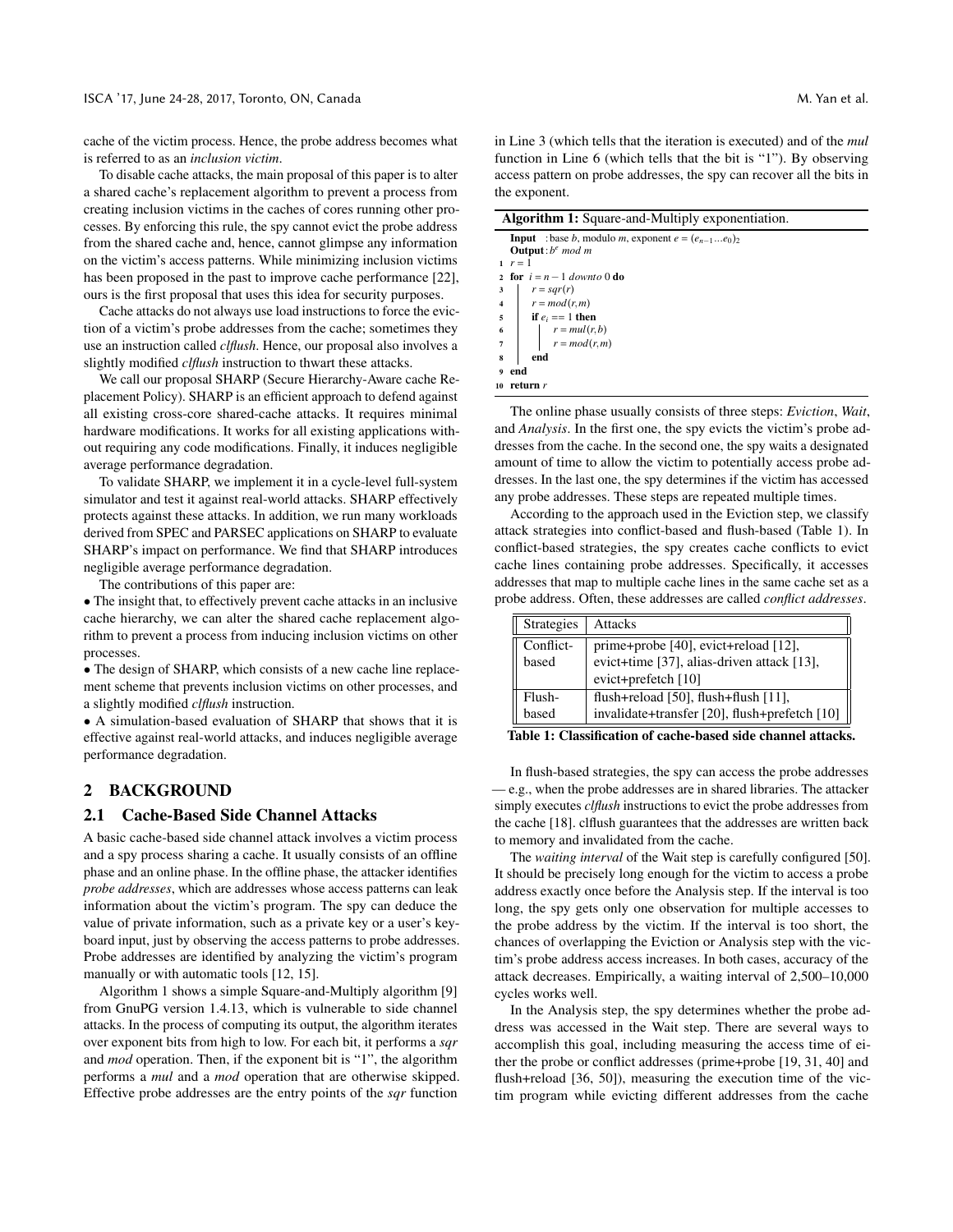(evict+time [\[35,](#page-12-23) [37\]](#page-12-17)), or reading values in main memory to see if the writebacks of cache lines containing conflict addresses have occurred (alias-driven attack [\[13\]](#page-12-18)).

There is one attack called the Cache Collision attack [\[4\]](#page-12-24) that does not fit into either the conflict-based or flush-based categories. In this attack, the victim reuses data brought into the cache by the attacker. We do not know of any current programs that are susceptible to this type of attack. Hence, in this paper we do not address this type of attack.

# <span id="page-2-1"></span>2.2 Example of Cache Attack

Figure [1](#page-2-0) shows the cache state in a simple example of the evict+reload [\[12\]](#page-12-4) conflict-based attack. In this attack, the spy and victim processes share addresses — possibly because they use a shared library or due to page deduplication. The figure shows a timeline of the state of the six cache lines in a set of a six-way set-associative cache. At time *t0*, the victim loads a line with the probe address into the cache (black square). In the Eviction step (time *t1*), the spy accesses six conflicting addresses that bring six lines into the cache that fill the set (gray squares). In the Wait step (time *t2*), the spy idles and the victim accesses the probe address.

<span id="page-2-0"></span>

Figure 1: Evict+reload attack example.

In the Analysis step (time  $t3$ ), the spy accesses the probe address and measures its access latency. If, as is shown in the figure, the victim accessed the probe address during the waiting interval, the spy will get a cache hit. The next three steps (times *t4*, *t5*, and *t6*) repeat the Eviction, Wait, and Analysis steps. This time, the victim does not access the probe address and the spy records a cache miss. The latency of the reload access is longer than before.

# 2.3 Inclusion Victims

In this paper, we focus on attacks leveraging a shared cache in an inclusive cache hierarchy. The victim process and the spy process(es) all run on different cores. Each core has one or more levels of private caches, and shares a lower level of cache (i.e., farther from the CPU) with all the other cores. The private higher-level caches must contain a subset of the lines held in the shared cache level [\[2\]](#page-11-1). In this environment, there are *inclusion victim* lines. These are lines that need to be evicted from a private cache because they are being displaced from the shared cache due to conflicts there.

Some authors have studied the impact of inclusion victims on performance (e.g., [\[7,](#page-12-25) [22\]](#page-12-15)). In most designs, the cache replacement algorithm in the shared cache only uses information on shared cache hits and misses, and is oblivious of hits in the private caches. The TLA cache management policy [\[22\]](#page-12-15) uses some hints that try to minimize the probability of selecting an inclusion victim that is being used in the private cache. In this paper, we consider the security implications of generating inclusion victims.

## 2.4 The *clflush* Instruction

The x86 *clflush* instruction invalidates a specific address from all levels of the cache hierarchy [\[18\]](#page-12-22). The invalidation is broadcasted throughout the cache coherence domain. If, at any cache, the line is dirty, it is written to memory before invalidation. In user space, *clflush* is used to handle memory inconsistencies such as in memorymapped I/O and self-modifying codes. In kernel space, *clflush* is used for memory management, e.g., to flush from the caches all the lines belonging to a page that is being swapped out.

In Intel processors, a user thread can use *clflush* to flush readable and executable pages. This enables cache-based side channel attacks, as a spy can flush pages that it shares with a victim — e.g., a shared library. This attack has been reported for Intel [\[50\]](#page-13-1), AMD [\[20\]](#page-12-21), and ARM [\[28\]](#page-12-7) processors.

# 3 ATTACK ANALYSIS

In this section, we analyze the two types of cache attacks based on the Eviction step.

#### 3.1 Conflict-Based Attacks

We argue that all successful conflict-based attacks share two traits: (1) they generate inclusion victims in the private cache of the core running the victim thread, and (2) they exploit modern cache line replacement policies that do not properly defend against malicious creation of inclusion victims.

Consider the first trait. Existing conflict-based attacks generate inclusion victims in the private cache of the victim process' core. This is because the duration of an attack cycle between consecutive Eviction steps is very short — on the order of several thousand cycles. Attacks use such short cycles to reduce the noise in the Analysis step. As a result, if the victim accesses the probe addresses during the Wait step, then such addresses will typically remain in the victim's private cache by the next Evict step. Hence, when the spy performs the Evict step, it generates inclusion victims in the private cache of the victim's core.

Further, we note that there are no reported conflict-based attacks that work on *exclusive* cache hierarchies. We checked all existing attacks and found no exceptions. In processors such as the ARM Cortex-A53, which have an inclusive instruction cache and an exclusive data cache, existing attacks only target the instruction cache [\[28\]](#page-12-7).

The second trait concerns the fact that deployed cache line replacement algorithms and deployed algorithms for inserting referenced lines in the replacement priority list, do not take into consideration the possible creation of inclusion victims. This makes commercial systems vulnerable to conflict-based attacks.

Recent proposals (e.g., [\[23,](#page-12-26) [32,](#page-12-27) [41,](#page-12-28) [48\]](#page-13-6)) take into account the requesting core ID when deciding what line in the set to replace, or what priority in the replacement list to assign to the referenced line. However, they do it to improve resource allocation or to enhance performance, and do not try to eliminate inclusion victims. Only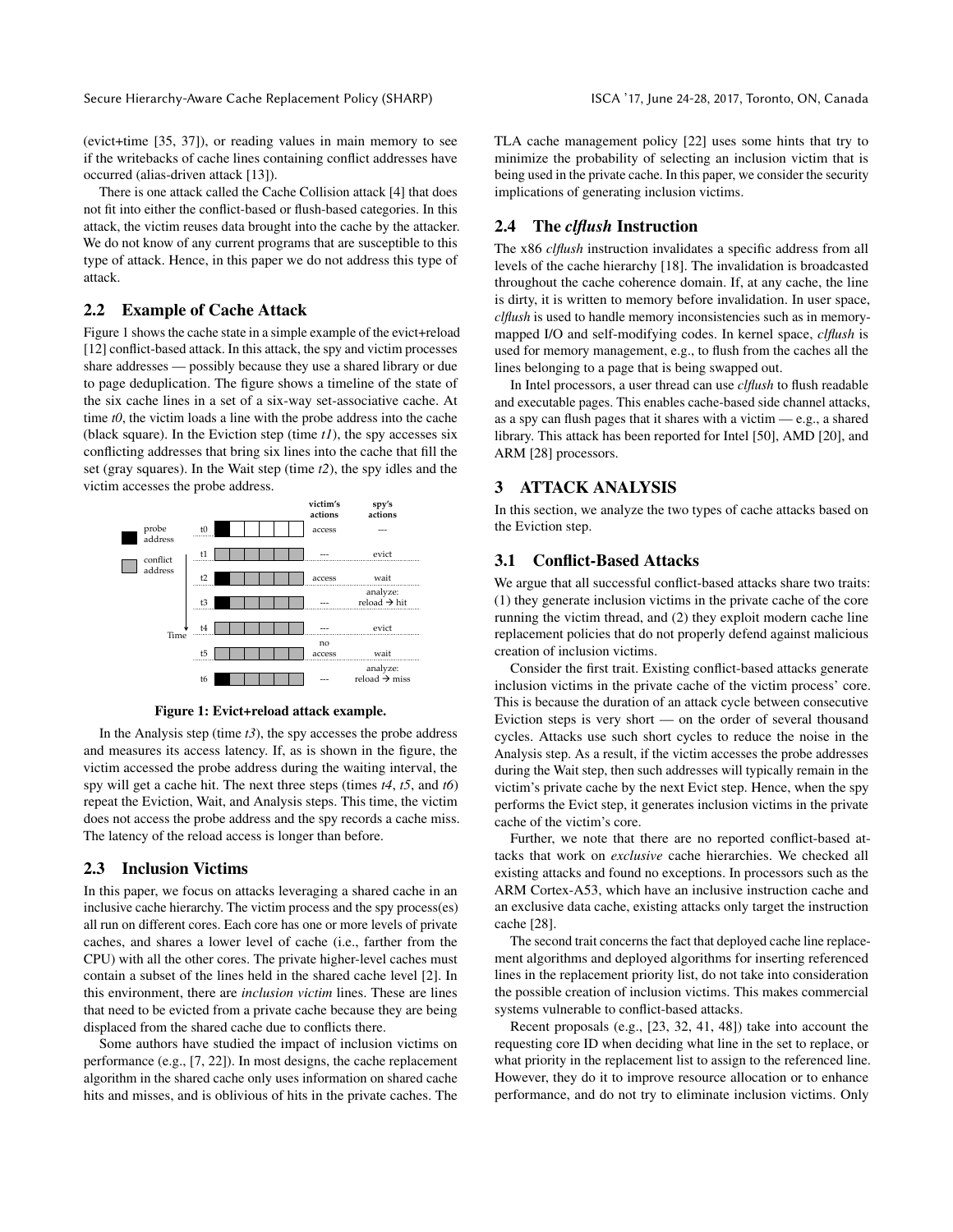the TLA cache management proposal [\[22\]](#page-12-15) uses some hints that try to minimize the probability of creating inclusion victims. However, since TLA is focused on performance, it does not guarantee the elimination of inclusion victims and, hence, cannot provide security guarantees.

# <span id="page-3-1"></span>3.2 Flush-Based Attacks

Flush-based attacks rely on the *clflush* instruction to evict a victim's probe addresses from the cache. Entirely disabling the use of such instruction is impractical, however, due to both legacy issues and valid use cases. However, we make a key observation about the legitimate uses of *clflush*: in user mode, *clflush* is only really needed in uses that update memory locations. Specifically, it is needed to handle the case when the value of a location in caches is more up-todate than the value of the same location in main memory. In such cases, *clflush* brings the memory to the right state.

We argue that there is no need to use *clflush* in user mode for pages that are read-only or executable, such as those that contain shared library code. Allowing the use of *clflush* in these pages only makes the system vulnerable to flush-based attacks.

# 4 SHARP DESIGN

We propose a novel approach to defend against cache-based side channel attacks that is highly effective, induces negligible average performance degradation, and requires minimal hardware modifications and no code modifications. The approach, called Secure Hierarchy-Aware cache Replacement Policy (SHARP) is composed of a new cache replacement scheme to protect against conflict-based cache attacks, and a slightly modified *clflush* instruction to protect against flush-based cache attacks. In the following, we discuss SHARP's two components, and then give some examples of defenses.

#### <span id="page-3-2"></span>4.1 Protecting Against Conflict-Based Attacks

To protect against conflict-based attacks, SHARP's main idea is to alter a shared cache's replacement algorithm to minimize the number of inclusion victims that a process induces on other processes. The goal is to prevent a spy process from replacing shared-cache lines from the victim process that would create inclusion victims in the private caches of the victim process' core. The result is that the spy cannot create a conflict-based cache attack.

Assume that a requesting process  $R$  (potentially a spy) wants to load a line into a set of the shared cache that is full. The hardware has to find a victim line to be evicted. The high level operation of the SHARP replacement algorithm is shown in Figure [2.](#page-3-0) It has three steps. In Step 1, SHARP considers each line of the set at a time (①), in the order based on its replacement priority. For each line, it checks if the line is in any private cache (②)–(③). As soon as a line is found that is not in any private cache, it is used as the replacement victim (⑧). Victimizing this line will not create any inclusion victim. If no such line is found, the algorithm goes to Step 2.

In Step 2, SHARP considers again each line of the set at a time (①), in the order based on its replacement priority. For each line, it checks if the line is present only in the private cache of  $R(\mathcal{D})-(\mathbb{S})$ . As soon as one such line is found, it is used as the replacement victim (⑧). Evicting this line will at worst create an inclusion victim

<span id="page-3-0"></span>

 More lines to consider? Obtain information on the presence of the line in private caches Is the line in any private cache? Is the line present only in the requester's private cache?

⑥ Increment the alarm counter ⑦ Evict a random line ⑧ Evict the selected line  $\widehat{O}$  Is alarm counter  $>$  threshold? ⑩ Generate interrupt

## Figure 2: SHARP replacement algorithm.

in *R*. No other process will be affected. If no such line is found, the algorithm goes to Step 3.

In Step 3, SHARP increments a per-core local alarm event counter  $(⑤)$  and selects a random line as the replacement victim  $(⑦)$ . In this case, SHARP may create a replacement victim in a process that is being attacked. For this reason, when the alarm event counter of any core reaches a threshold (⑨), a processor interrupt is triggered (⑩). The operating system is thus notified that there is suspicious activity currently in the system. Any relatively low value of the threshold suffices, as a real spy will produce many alarms to be able to obtain any substantial information.

From this discussion, we see that SHARP has very general applicability, requires no code modification (unlike [\[24,](#page-12-11) [29\]](#page-12-12)), and does not partition the cache among processes (unlike [\[8,](#page-12-29) [46\]](#page-13-3)). It allows multiple processes to dynamically share the entire shared cache, while transparently protecting against conflict-based side-channel attacks.

SHARP requires hardware modifications to implement its replacement policy. Specifically, SHARP must be aware of what lines within the shared cache are present in the private caches. Such information is needed in operations ② and ④ of Figure [2.](#page-3-0) In the subsequent subsections, we present three different ways of procuring this information.

<span id="page-3-3"></span>4.1.1 Using Core Valid Bits. In SHARP, each line in the shared cache is augmented with a bitmap with as many bits as cores. The bit for core *i* is set if the line is present in core *i*'s private cache. These are the *Presence* bits used in directory-based protocols [\[26\]](#page-12-30). For example, in Intel, they are used in multicores since the Nehalem microarchitecture [\[45\]](#page-13-7), where they are called Core Valid Bits (CVB).

In this first design, SHARP simply leverages these bits to determine the information needed in operations ② and ④ of Figure [2.](#page-3-0) Note, however, that these bits carry *conservative* information. This means that if bit *i* is set, core *i may* have the line in its private cache, while if bit  $i$  is clear, core  $i$  is guaranteed not to have the line in its private cache. Such conservatism stems from silent evictions of non-dirty lines from private caches; these evictions do not update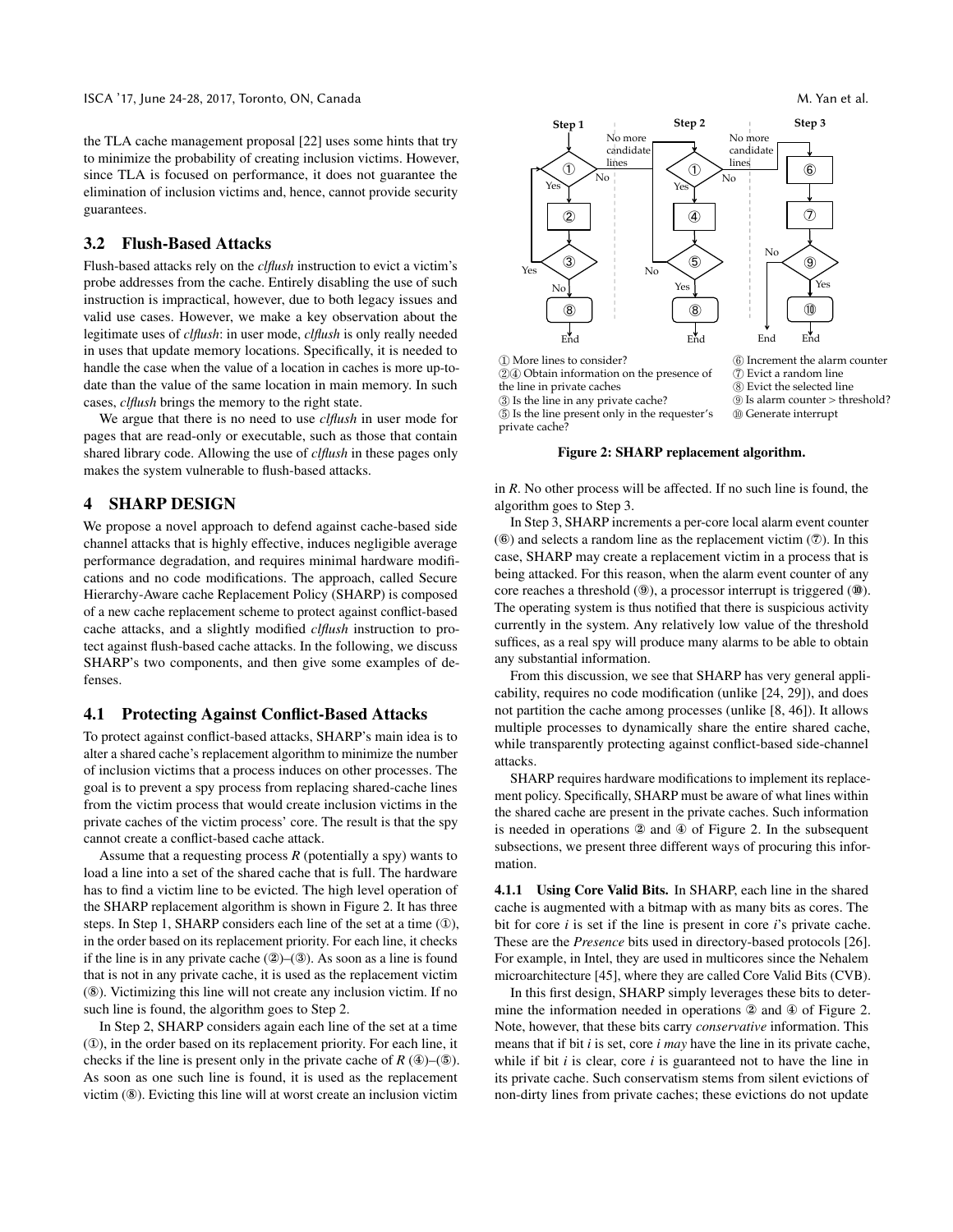the CVB bits. As a result, the CVB bits will still show the evicting core as having a copy of the line in its private cache. Overall, this conservatism will cause Steps 2 and 3 in Figure [2](#page-3-0) to be executed more often than in a precise scheme. However, correctness is not compromised.

<span id="page-4-2"></span>4.1.2 Using Queries. A shortcoming of the previous design is that it often ends-up assuming that shared cache lines are present in more private caches than they really are. As a result, a process may unnecessarily fail to find a victim in Step 1 and end-up victimizing its own lines in Step 2, or unnecessarily fail to find a victim in Step 2 and end-up raising an exception.

To solve this problem, this second SHARP design extends the first one with core queries. Specifically, Step 1 in Figure [2](#page-3-0) proceeds as usual; it often finds a victim. In Step 2, however, as each line is examined in order based on its replacement priority, the SHARP hardware queries the private caches of the cores that have the CVB bit set for the line, to confirm that the bit is indeed up to date.

The CVBs of the line are refreshed with the outcome of the query. With the refresh, the CVBs may show that, in reality, the line is in no private cache, or only in the private cache of the requesting processor. In this case, the line is victimized and the replacement algorithm terminates; there is no need to examine the other lines.

As a line's CVBs are refreshed, the line is considered to be accessed, and is placed in its corresponding position in the replacement priority. This is done to ensure that such a line is not considered and refreshed again in the very near future.

This design generally delivers higher performance than the first one. The reason is that the queries of private caches refresh the CVB bits, obtaining a more accurate state of the system for the future. Note that the queries are typically hidden under the latency of the memory access that triggered them in the first place.

Similar query-based schemes have been proposed in the past. They have been used to reduce inclusion victims with the aim of improving performance [\[22\]](#page-12-15).

<span id="page-4-3"></span>4.1.3 Using Core Valid Bits and Queries. A limitation of the previous design is that it does not scale well. For multicores with many cores, the latency of the queries may not be hidden by the cache miss latency. Moreover, the traffic induced by the queries may slow down other network requests. Consequently, we present a third SHARP design that reduces the number of queries.

Specifically, in Step 2 of Figure [2,](#page-3-0) SHARP only sends queries for the first *N* lines examined. For the remaining lines in the set, SHARP uses the CVBs as in the first scheme. As usual, Step 2 finishes as soon a victim line is found. There are no other changes relative to the second design.

#### 4.2 Protecting Against Flush-Based Attacks

As argued in Section [3.2,](#page-3-1) there is no need to use *clflush* in user mode for pages that are read-only or executable. Hence, in user mode, SHARP only allows *clflush* to be performed on pages with write permissions.

With this restriction, sharing library code between processes and supporting page deduplication do not open up vulnerabilities to flushbased attacks. Specifically, if spy and victim process share library code and the spy invokes *clflush*, the spy will suffer an exception

because the addresses are execution-only. Hence, the victim process will not suffer inclusion victims in its cache. Similarly, if spy and victim share a deduplicated page and the spy invokes *clflush*, since the page is marked copy-on-write, the OS will trigger a page copy. All subsequent *clflush*es by the spy will operate on the spy's own copy. As before, the attack will be ineffective.

SHARP allows *clflush* to execute unmodified in kernel mode, as it is necessary for memory management.

## 4.3 Examples of Defenses

We give two examples to show how SHARP can successfully defend against conflict-based attacks. In the examples, victim and spy share a probe address, and the spy uses the evict+reload attack (Section [2.2\)](#page-2-1). Private caches are 4-way set-associative, and the shared one is 8-way. We consider first a single-threaded spy and then a multi-threaded spy.

4.3.1 Attack Using a Single-Threaded Spy. Figure [3](#page-4-0) shows the cache hierarchy, where the victim runs on Core *0* and the spy on Core *1*. In Figure [3\(](#page-4-0)a), the victim has loaded the probe address, and the spy has loaded four lines with conflict addresses. In Figure [3\(](#page-4-0)b), the spy loads four more lines with conflict addresses. Since the corresponding set in the shared cache only had three empty lines, one of the existing lines has to be evicted. SHARP forces the eviction of one of the old lines of the spy — not the one with the probe address.

<span id="page-4-0"></span>

Figure 3: SHARP defending against a single-threaded attack.

4.3.2 Attack Using a Multi-Threaded Spy. Figure [4](#page-4-1) shows a cache hierarchy with four private caches, where the victim runs on Core *0* and three spy threads run on Cores *1*, *2*, and *3*. In the figure, the victim has loaded the probe address, and the spy threads tried to evict it. Spy *1* loaded four conflicting lines, and Spy *2* three conflicting lines. If Spy *2* now loads another conflicting line, it will only victimize one of its own lines. The same is true for Spy *1*. SHARP is protecting the probe address.

<span id="page-4-1"></span>



To have a chance to evict the probe address, a third Spy thread (Spy *3*) needs to load a conflicting line. However, such access will only evict a *random* line in the set, and it will increment the alarm counter. Additional lines loaded by Spy *3* will only victimize Spy *3*'s line. To be able to cause multiple random replacements, the Spy threads must be highly coordinated to ensure that, for each round of attack, at least one Spy thread does not occupy any line in the corresponding shared cache set.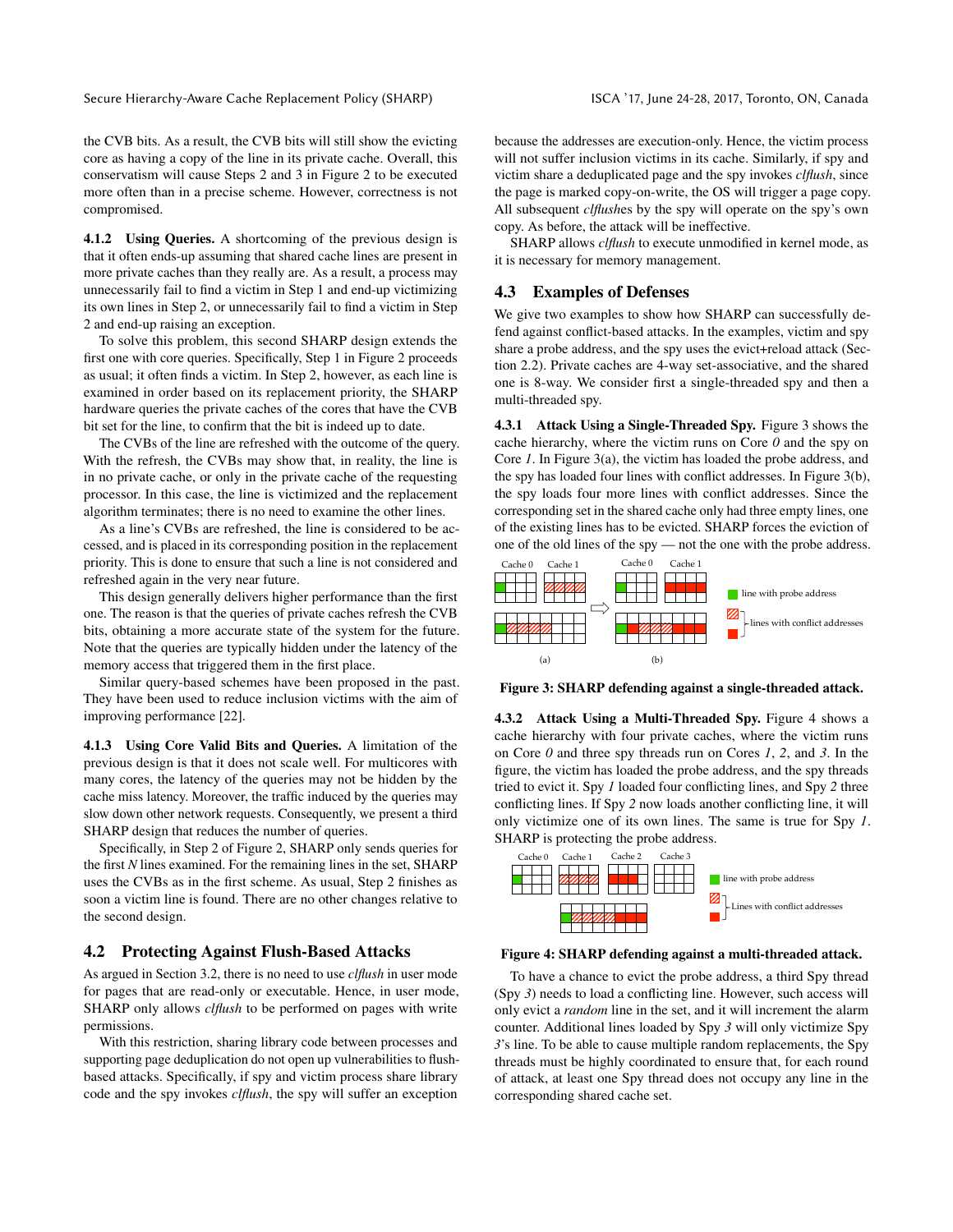SHARP makes it very difficult for a multi-threaded spy to get victim's information through random replacements and, at the same time, not be detected. Specifically, the timing of the requests from many spy threads needs to be finely coordinated, to ensure that, at every round of attack, at least one spy thread does not occupy any line in the shared cache set. Second, spies need to handle and tolerate the unavoidably high noise, as they try to distinguish between misses caused by other spies and by the victim. Third, spies suffer from a high risk of being detected, as every single random eviction will increment the alarm counter. For these reasons, SHARP is highly effective against multi-threaded attacks.

# 5 DISCUSSION

#### 5.1 Handling Related Attacks

To put SHARP in perspective, we examine how it handles two additional situations.

5.1.1 Initial Access Vulnerability. There is one type of cachebased side channel attack where the spy simply wants to know whether the program execution loaded a given probe address. For example, the spy repeatedly loads the probe address and evicts it, while timing the latency of the load. After the victim loads the probe address, the load by the spy is fast because it hits in the cache. We call this vulnerability the Initial Access vulnerability. The SHARP designs that we have presented are not able to thwart it. This is because, in these attacks, the spy does not need to evict the lines that have been accessed by the victim.

An attack targeting this general vulnerability has been implemented and called the Cache Collision attack [\[4\]](#page-12-24). The Initial Access vulnerability can be thwarted by adopting the preloading techniques proposed in [\[25,](#page-12-31) [29\]](#page-12-12). They involve loading into the cache all the security-sensitive addresses, so that the spy cannot know which address the victim really needs to access. Such loading can be done with plain loads or with prefetches. SHARP can use such techniques to eliminate the Initial Access vulnerability.

5.1.2 Exploiting Private Cache Conflicts. Since the private cache used by the victim process has limited size and associativity, it is possible that a probe address gets evicted due to lack of space. After this happens, the SHARP designs that use queries may detect that the line is no longer in the private cache and pick it as a replacement victim in the shared cache. Hence, it is theoretically possible for a spy to exploit the capacity and conflict misses in the private cache of the victim to bypass SHARP's protection and mount a cache-based side channel attack.

In practice, mounting such an attack is very difficult. The reason is that the spy has no control on the way that lines evict each other in the private cache of the victim. In addition, the spy can at best find out when a line with the probe address was *evicted*, but not when the probe address was last *accessed* before the eviction. If knowing when a line was evicted was enough to mount an attack, there would probably be proposals of conflict-based attacks on non-inclusive caches, which we have not seen yet.

#### 5.2 Hardware Needs & Performance Impact

SHARP has modest hardware requirements. As per Section [4.1,](#page-3-2) it needs presence bits in the shared cache (i.e., the CVBs) and cache

queries. The CVBs are already present in Intel multicores to support cache coherence, and can be reused. In directory-based multiprocessors that use limited-pointer directories, SHARP can be modified to also reuse the hardware.

To support queries, SHARP adds two additional messages to the coherence protocol, namely a query request and a query reply. The cache controller needs corresponding states to handle the two new messages. Such modification has also been used by Intel researchers to improve cache management [\[22\]](#page-12-15).

SHARP induces negligible average performance degradation. This is because, unlike schemes that explicitly partition the shared cache among threads (e.g., [\[8,](#page-12-29) [46\]](#page-13-3)), SHARP allows multiple threads to dynamically share a cache flexibly. In addition, the queries are performed in the background, in parallel to servicing a cache miss from memory. In practice, the great majority of the replacements that use queries are satisfied with the first query.

It can be argued that, in some cases, SHARP will cause a thread to be stuck with a single way of the shared cache, and repeatedly victimize its own private cache lines. This may be the case with the victim thread in Figure [4.](#page-4-1) While such case is possible, it is rare. Recall that the lines in a set in the private cache can map to multiple sets in the bigger, shared cache (say around 8 or so). The pathological case happens when many referenced lines across all cores map to the same set in both private and shared caches, and the shared-cache associativity is not enough. While possible, this case is rare, only temporary, and only affects the relevant cache set.

#### 6 EXPERIMENTAL SETUP

To evaluate SHARP, we modify the MARSS [\[38\]](#page-12-32) cycle-level fullsystem simulator. We model a multicore with 2, 4, 8, or 16 cores. Each core is 4-issue and out-of-order, and has private L1 and L2 caches. All cores share a multi-banked L3 cache, where the attacks take place. The chip architecture is similar to the Intel Nehalem [\[45\]](#page-13-7). The simulator runs a 64-bit version of Ubuntu 10.4. Table [2](#page-5-0) shows the parameters of the simulated architecture. Unless otherwise indicated, caches use the pseudo-LRU replacement policy.

<span id="page-5-0"></span>

| <b>Parameter</b>             | <b>Value</b>                         |
|------------------------------|--------------------------------------|
| Multicore                    | $2-16$ cores at $2.5$ GHz            |
| Core                         | 4-issue, out-of-order, 128-entry ROB |
| Private L1                   | 32KB each, 64B line, 4-way,          |
| I-Cache/D-Cache              | Access latency: 1 cycle              |
| Private L <sub>2</sub> Cache | 256KB, 64B line, 8-way,              |
|                              | Access latency: 5 cycles after L1    |
| Ouery from L3 to L2          | 3 cycle network latency each way     |
| Shared L3 Cache              | 2MB bank per core, 64B line, 16 way, |
|                              | Access latency: 10 cycles after L2   |
| Coherence Protocol           | <b>MESI</b>                          |
| <b>DRAM</b>                  | Access latency: 50ns after L3        |

Table 2: Parameters of the simulated architecture.

We evaluate the 7 configurations of Table [3,](#page-6-0) which have different L3 line replacement policies: *baseline* uses the conventional pseudo-LRU policy; *cvb*, *query*, and *SHARPX* use the SHARP designs of Sections [4.1.1,](#page-3-3) [4.1.2,](#page-4-2) and [4.1.3,](#page-4-3) respectively. *SHARPX* includes 4 configurations (*SHARP[1-4]*), which vary based on the maximum number *N* of queries emitted. Recall that, for a given set, a query needs to be fully completed before a second one can be initiated.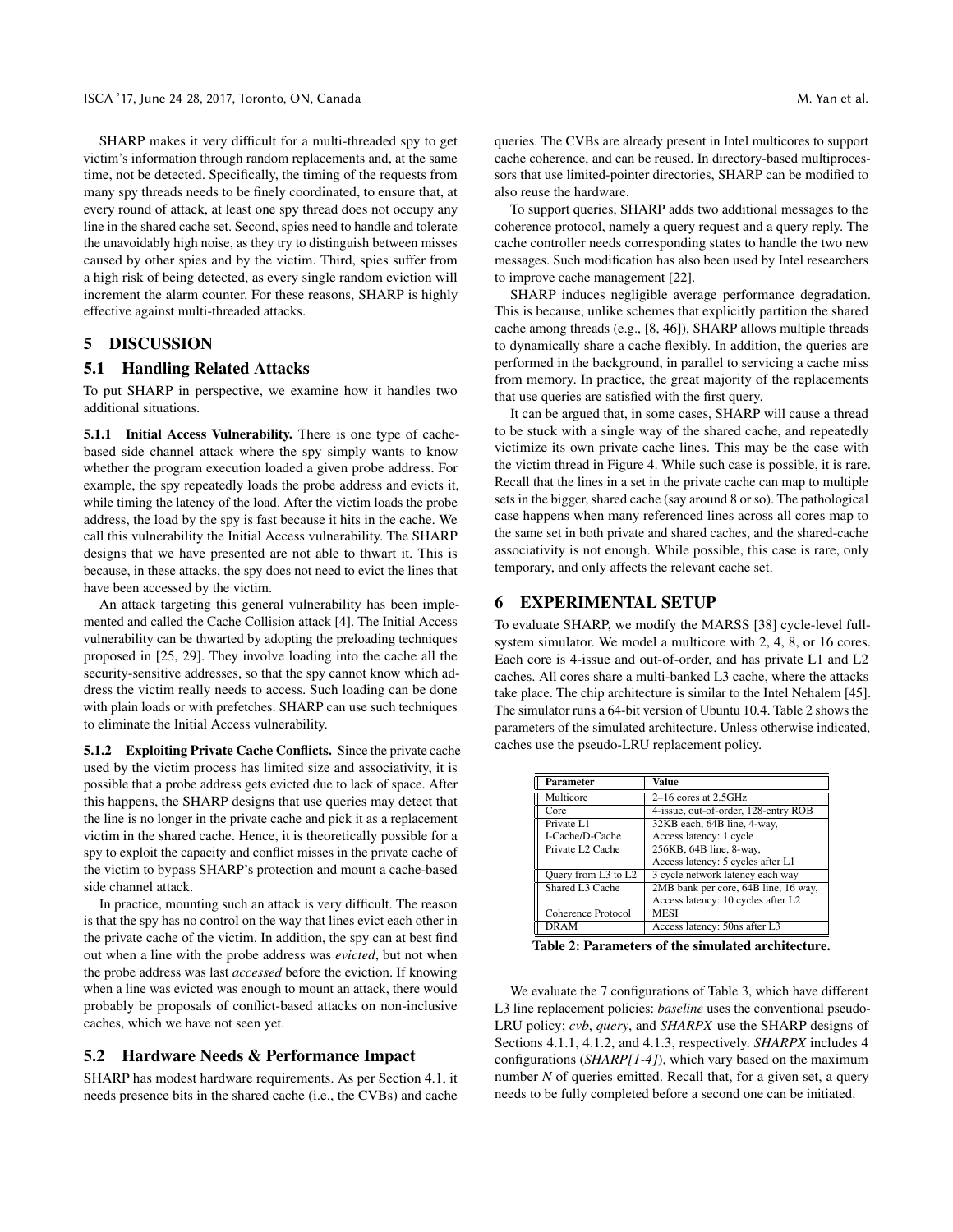<span id="page-6-1"></span>

Figure 5: Cache hits on the probe addresses by the spy process in GnuPG.

<span id="page-6-0"></span>

| Config.       | Line Replacement Policy in L3                              |
|---------------|------------------------------------------------------------|
| baseline      | Pseudo-LRU replacement.                                    |
| cvh           | Section 4.1.1 design: Use CVBs in both Step 1 and 2.       |
| query         | Section 4.1.2 design: CVBs in Step 1 & queries in Step 2.  |
| <b>SHARPX</b> | Section 4.1.3 design: CVBs in Step 1. In Step 2, limit the |
|               | max number of queries to X, where $X = 1, 2, 3$ , or 4.    |

Table 3: Simulated L3 line replacement configurations.

# 7 EVALUATION

# 7.1 Defense Analysis

In this section, we evaluate the effectiveness of SHARP against two real cache-based side channel attacks. We implement the attacks using *evict+reload*, which consists of the spy evicting the probe address and then accessing it. If, in between, the victim has accessed the probe address, the spy's reload access hits in the cache; otherwise, the spy's reload access misses.

To achieve page sharing between spy and victim, the spy *mmaps* the victim's executable file or shared library into the spy's virtual address space. To select conflict addresses, the spy first accesses the system files (i.e., */proc/\$pid/pagemap* on Linux) to identify the physical addresses of probe addresses. It then selects 16 addresses that map to the same L3 set as each of the probe addresses to form an eviction set. When performing the evict operation, the spy accesses the 16 addresses twice to ensure that the probe address is replaced. When doing the reload operation, the spy accesses the probe address and measures the access time using *rdtsc*. Based on the time measured, it determines if it is an L3 hit. If so, it knows that the address has been accessed by the victim.

We measure the L3 hit and miss time for our architecture. We find that, on average, an L3 hit takes 48 cycles, and an L3 miss 170 cycles. Hence, we use 100 cycles as a threshold to decide if it is a hit or a miss.

In the following attacks, we launch the victim process on one core and the spy on another. We show results for the *SHARP4* configuration; the other configurations work equally well in terms of defense.

7.1.1 Defending against Attacks on GnuPG. Our first attack example targets GnuPG, a free implementation of the OpenPGP standard. The modular exponentiation in GnuPG version 1.4.13 uses a simple Square-and-Multiply algorithm [\[9\]](#page-12-16). The calculation is shown in Algorithm [1,](#page-1-0) and is described in Section [2.1.](#page-1-2)

In this attack, the spy divides the time into fixed time slots of 5,000 cycles, and monitors for 10,000 time slots. In each time slot, it evicts and reloads two probe addresses: the entry points of the *sqr* and *mul* functions (Algorithm [1\)](#page-1-0). Figure [5](#page-6-1) shows the result of 100 time slots for the *baseline* and *SHARP4* configurations. In the figure,

a dot represents a cache hit in the reload of the corresponding probe address.

In *baseline*, when a hit occurs, it is because the victim has accessed the probe address during the interval between evict and reload. In Figure [5\(](#page-6-1)a), we see the pattern of victim accesses to *sqr* and *mul*. When a *sqr* hit is followed by a *mul* hit, the value of the bit in the exponent vector is 1. The figure highlights three examples of this case with a shaded vertical pattern. When a *sqr* hit is not immediately followed by a *mul* hit, the value of the bit in the exponent vector is 0. The figure highlights two examples of multiple *sqr* hits in a row with a shaded horizontal pattern. In some cases, the timing is such that the evict follows the victim's access. In that case, the reload may miss an access. The figure highlights one such example with a circle. Even with some such misses, the spy can successfully attain most of the bits in the exponent vector, which is enough for the attack to succeed.

Consider now *SHARP4*. The first time that the victim calls *sqr* and *mul*, the probe addresses are loaded into the shared cache and into the victim's private cache. Then, *SHARP4* prevents the spy from evicting the probe addresses from the shared cache. As a result, every single reload by the spy will hit in the cache. The result, as shown in Figure [5\(](#page-6-1)b), is that the spy in unable to glean any information from the attack.

7.1.2 Defending against Attacks on Poppler. Our second attack example targets Poppler, a PDF rendering library that is widely used in software such as Evince and LibreOffice. We select *pdftops* as the victim program. Pdftops converts a PDF file into a PostScript file. The execution of pdftops is very dependent on the input PDF file. Hornby et al. [\[15\]](#page-12-5) design an attack that probes the entry points of four functions in pdftops that allow the attacker to distinguish different input PDF files with high fidelity:

- Gfx::opShowSpaceText(Object\*, int)
- Gfx::opTextMoveSet(Object\*, int)
- Gfx::opSetFont(Object\*, int)
- Gfx::opTextNextLine(Object\*, int)

Their attack consists of three stages: training, attack, and identification. In the training stage, they collect the probing address sequence for different input PDF files multiple times, to obtain the unique signature for each file. In the attack stage, the spy records the probe address sequence of the victim as it executes pdftops with an input PDF file. In the identification stage, the spy computes the Leven-shtein distance<sup>[1](#page-6-2)</sup> [\[27\]](#page-12-33) between the victim's probe sequence and all of the training probe sequences. The training sequence with the smallest Levenshtein distance to the victim's is assumed to correspond to

<span id="page-6-2"></span><sup>&</sup>lt;sup>1</sup>Levenshtein distance is the smallest number of basic edits (single-character insertions, deletions, and replacements) needed to bring one string to the other.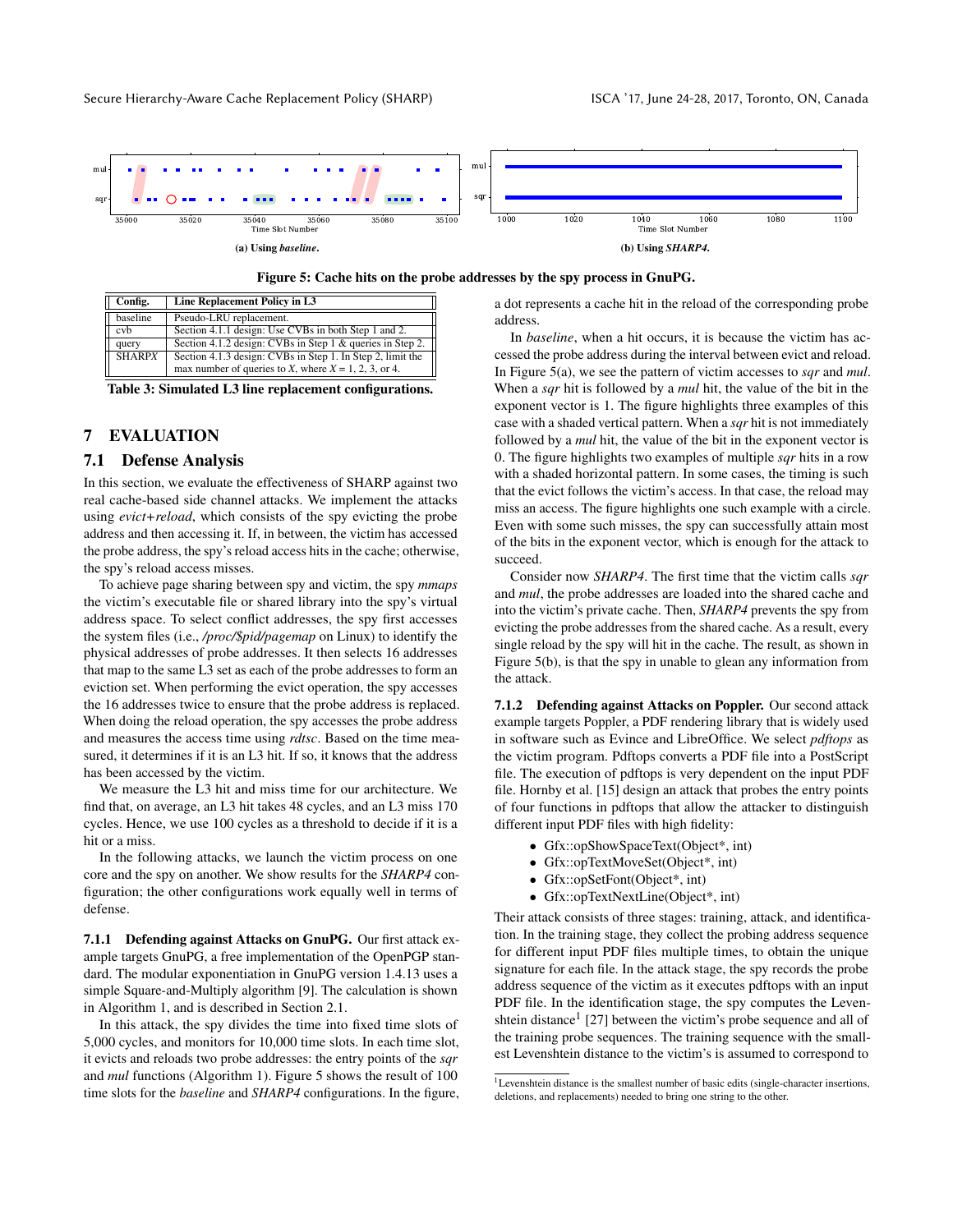

<span id="page-7-0"></span>

Figure 6: Cache hits on the probe addresses by the spy process in Poppler.

the input file that the victim used. By using this approach, they can reliably identify 127 PDF files on a real machine.

In our attack, the spy monitors the entry points of those functions using evict+reload. The spy divides time into fixed time slots of 10,000 cycles each. During each time slot, it evicts and reloads the 4 probe addresses. Figure [6](#page-7-0) shows the reload hits in 300 slots. In *baseline* (Figure [6\(](#page-7-0)a)), we can clearly monitor the execution of the 4 functions over time. Since each input PDF file results in a different execution order and frequency for these functions, the pattern can be used as a signature to uniquely identify the input file. In *SHARP4* (Figure [6\(](#page-7-0)b)), the reloads always hit, which makes it impossible to distinguish different input files by their probed cache behavior.

#### 7.2 Performance Impact

In this section, we evaluate the performance impact of SHARP using both mixes of single-threaded applications (SPECInt2006 and SPECFP2006 [\[14\]](#page-12-34)), and multi-threaded applications (PARSEC [\[3\]](#page-11-2)).

<span id="page-7-1"></span>7.2.1 Single-Threaded Application Mixes. We start by evaluating mixes of 2 SPEC applications at a time, using 2 cores with a total L3 size of 4MB. To choose the mixes, we use the same approach as Jaleel et al. [\[22\]](#page-12-15). We group the applications into three categories according to their cache behavior [\[21\]](#page-12-35): SW (small working set), MW (medium working set), and LW (large working set). SW applications, such as *sjeng, povray, h264ref, dealII*, and *perlbench*, fit into the L2 private caches. MW applications, such as *astar, bzip2, calculix*, and *gobmk*, fit into the L3. Finally, LW applications, such as *mcf* and *libquantum*, have a footprint larger than the L3. We choose a set of mixes similar to Jaleel et al. [\[22\]](#page-12-15), which the authors suggest are representative of all mixes of the SPEC applications.

We use the *reference* input size for all applications. In each experiment, we start two applications and pin them to separate cores. We skip the first 10 billion instructions in each application; then, we simulate for 1 billion cycles. We measure statistics for each application.

Figure [7](#page-8-0) shows the IPC of each application in each of the 9 mixes considered. For a given application, the figure shows bars for *baseline*, *cvb*, *query*, and *SHARP[1,4]*, which are all normalized to *baseline*. In the figure, higher bars are better. Figure [8](#page-8-1) shows the L3 misses per kilo instruction (MPKI). It is organized as Figure [7](#page-8-0) and, as before, bars are normalized to *baseline*.

From Figure [7,](#page-8-0) we see that the performance of the applications in *query* and *SHARP[1,4]* is generally similar to that in *baseline*. Hence, SHARP has a negligible performance impact. In addition, the reason why *query* and *SHARP[1,4]* all behave similarly is that, in the large majority of cases, the first query successfully identifies a line to evict.

The figure also shows that *cvb* is not competitive. For applications such as *astar* in MIX3 and *perlbench* in MIX6, *cvb* reduces the IPC substantially. The reason is that the imprecision in the *CVBs* causes suboptimal line replacement. In particular, threads end up victimizing themselves. In some of these applications, the relative MPKI increases substantially (Figure [8\)](#page-8-1). Note, however, that these are normalized MPKI values. In these SW and MW applications, while the bar changes may seem large, they correspond to small changes in absolute MPKI. For example, the MPKI of *dealII* in MIX8 is 0.025 in *baseline*, and it increases by 15x to a still modest value of 0.392 in *cvb*.

Some of the mixes expose the effects of SHARP more than others. For example, the mixes that contain an SW and an LW application are especially revealing (e.g., MIX0). In these workloads, *SHARP[1,4]* helps the SW application retain some L3 ways for itself — rather that allowing the LW application to hog all the L3 ways as in *baseline*. As a result, the SW application increases its IPC and reduces its MPKI (*povray* in MIX0). At the same time, the LW application does not change its IPC or MPKI much (*mcf* in MIX0). The reason is that the LW application already had a large MPKI, and the small increase in misses has little effect.

7.2.2 Multi-Threaded Applications. We now evaluate PARSEC applications running on 4 cores with a total L3 size of 8MB. The applications' input size is *simmedium*, except for *facesim*, which uses *simsmall*. The applications run for the whole region of interest, with at least 4 threads, and with threads pinned to cores. For these applications, we report total execution time, rather than average IPC, as the performance metric. This is because these applications have synchronization and, therefore, may execute spinloops.

Figures [9](#page-8-2) and [10](#page-8-3) show the normalized execution time and L3 MPKI, respectively, for each application and for the average. These figures are organized as Figures [7](#page-8-0) and [8.](#page-8-1) In Figure [9,](#page-8-2) lower is better.

In this environment, threads share data and, therefore, a given cache line can be in multiple private caches. As a result, a thread may be unable to evict data that it has brought into the shared cache because another thread has reused the data and is caching it in its own private cache.

This property may have good or bad effects on the MPKI (Figure [10\)](#page-8-3). For example, in *ferret*, the inability of a thread to evict shared data causes cache thrashing and a higher MPKI. On the other hand, in *fluidanimate*, the MPKI decreases slightly.

If we look at the execution time (Figure [9\)](#page-8-2), we see that *query* and *SHARP[1,4]* have similar performance as *baseline*. The only difference is a modest slowdown of 6% in *canneal*. This application has a large working set, and the new replacement policy ends up creating more misses which, in turn, slow down the application. Overall, however, the impact of *query* and *SHARP[1,4]* on the execution time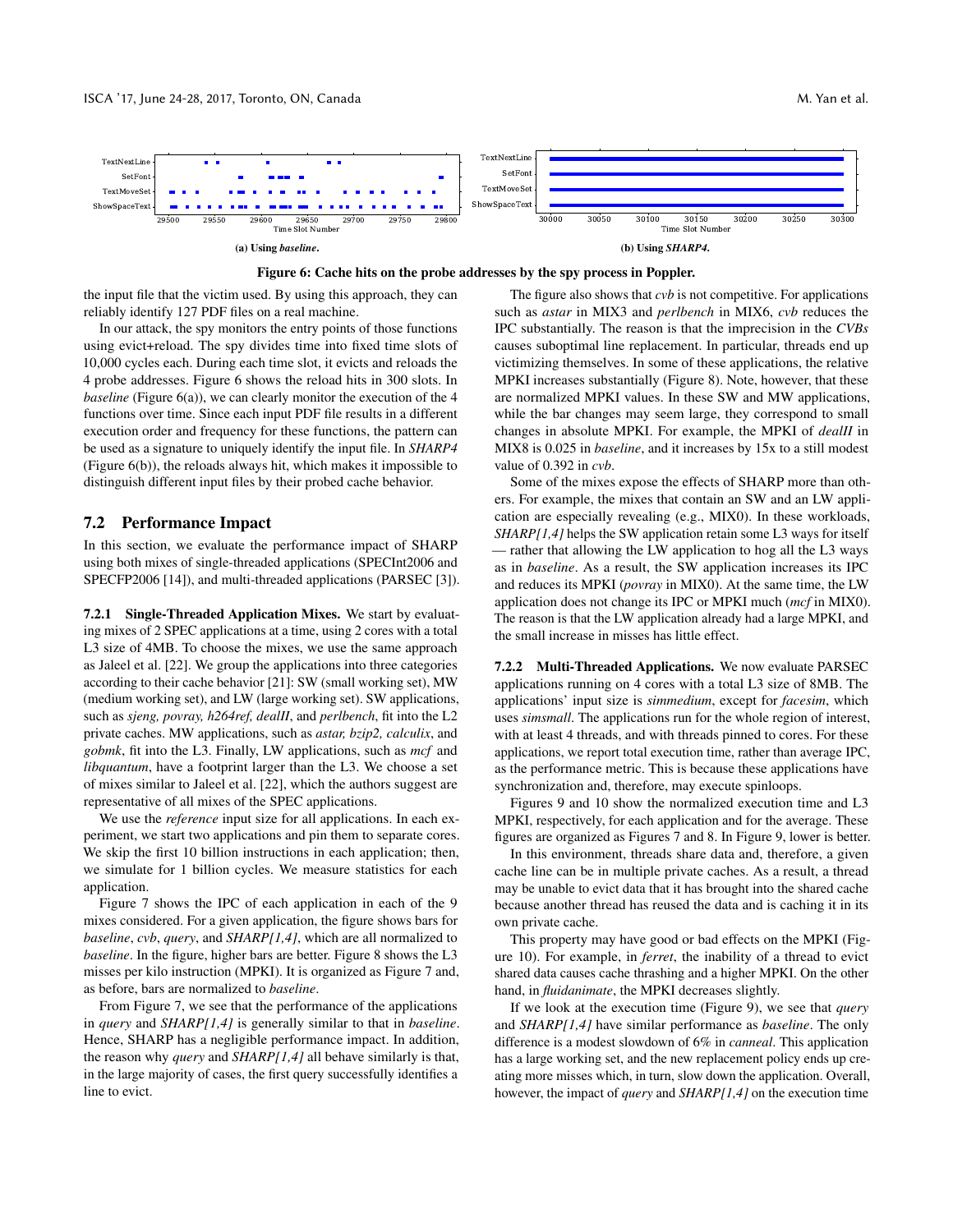<span id="page-8-1"></span><span id="page-8-0"></span>

<span id="page-8-2"></span>



<span id="page-8-3"></span>

Figure 10: Normalized L3 MPKI of PARSEC applications with different replacement policies on 4 cores.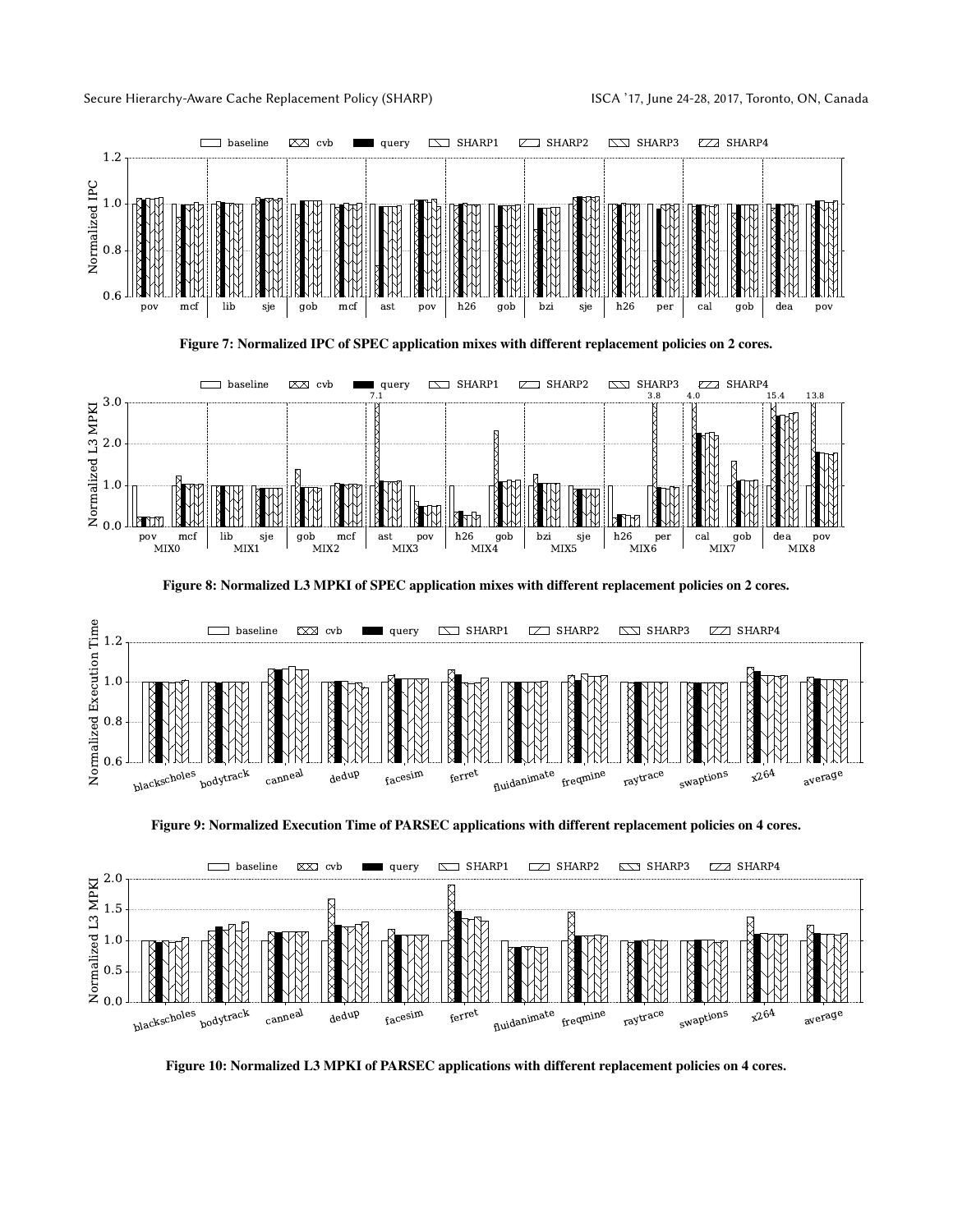#### ISCA '17, June 24-28, 2017, Toronto, ON, Canada M. Yan et al.

<span id="page-9-0"></span>



<span id="page-9-1"></span>

Figure 12: Normalized IPC and L3 MPKI of PARSEC applications with different replacement policies on 16 cores.

is negligible. *cvb* is slightly worse. The reason is that the imprecision of the CVBs causes a higher MPKI and a slightly slower execution.

<span id="page-9-2"></span>7.2.3 Scalability. To assess the scalability of SHARP, we run SPEC application mixes and PARSEC applications with larger core counts. Specifically, the SPEC application mixes run on 8 cores with a total L3 size of 16MB. The pairs of applications in each mix are the same as in Section [7.2.1,](#page-7-1) except that we run 4 instances of each of the two applications. We use the *reference* input sets, and collect statistics for 1 billion cycles after all applications have reached the region of interest.

Figures [11\(](#page-9-0)a) and [11\(](#page-9-0)b) show the normalized IPC and L3 MPKI, respectively, for the SPEC mixes. For each mix, we show the average of the 8 applications and, due to space limitations, only the *baseline*, *query*, and *SHARP*4 configurations. The figures also have bars for the average of all mixes.

The changes in the line replacement algorithm affect what data is kept in the L3 caches. Our SHARP designs try to avoid creating replacement victims in the private caches of other cores. As shown in Figure [11\(](#page-9-0)a), sometimes this causes the average IPC of the applications to decrease (*povray+mcf*) and sometimes to increase (*h264ref+perlbench*). However, on average for all the mixes, the IPC under *SHARP*4 and *query* is about 3–4% higher than *baseline*. Overall, therefore, we conclude that SHARP has a negligible average performance impact.

As shown Figure [11\(](#page-9-0)b), the L3 MPKI also goes up and down depending on the application mix, but the average impact is small. Note that, for a given application mix, it is possible that *SHARP*4 increases both the average IPC and the average MPKI. For example, in *libquantum+sjeng*, the average IPC goes up because *sjeng*'s

IPC increases more than *libquantum*'s decreases. At the same time, *libquantum*'s average MPKI goes up more than *sjeng*'s goes down.

We also run PARSEC applications on 16 cores with a total L3 size of 32MB. The applications' input size is *simlarge*. Given the long simulation time, we report statistics for the first 1 billion cycles in the region of interest. Consequently, we report performance as IPC rather than execution time. Figures [12\(](#page-9-1)a) and [12\(](#page-9-1)b) show the normalized IPC and L3 MPKI, respectively. The figures are organized as Figures  $11(a)$  and  $11(b)$ .

In Figure  $12(a)$ , we see that most of the applications have similar IPCs for *baseline*, *query*, and *SHARP*4. The one application where SHARP hurts IPC is *canneal*. This application has a very large working set. In *baseline*, the L3 MPKI of *canneal* is 5.18, compared to an MPKI lower than 1 for the other applications. In addition, there is fine-grained synchronization between threads. Data that is brought into the cache by one thread is used by other threads. This causes SHARP to avoid evicting such lines. The result is higher MPKI (Figure [12\(](#page-9-1)b)) and lower IPC. This behavior is consistent with the one displayed for 4-core runs (Figure [9\)](#page-8-2). On average across all the applications, however, *query* and *SHARP*4 have negligible impact on IPC and (to a lesser extent) on MPKI.

#### 7.3 Alarm Analysis

Recall that when SHARP needs to evict a line from the shared cache, it looks for a victim that is not in any private cache or only in the private cache of the requester. If SHARP cannot find such a victim, it increments an alarm counter in the requesting core and evicts a random line in the set. For normal applications, the number of alarm increments is low. In an attack, however, the number of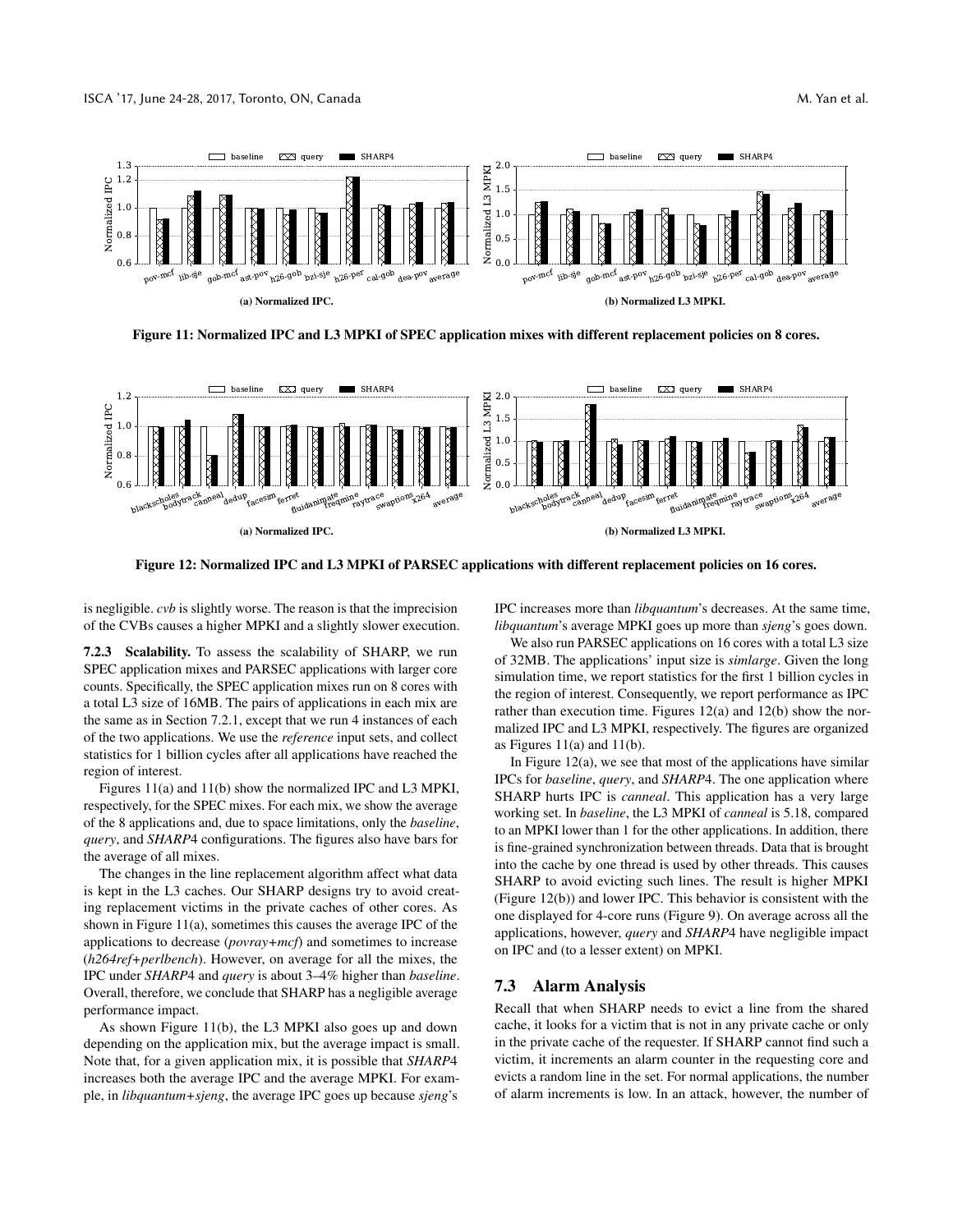alarm increments will be very high. To see why, consider a spy that launches multiple threads to attack a victim by generating accesses to conflict addresses. Empirically, we find that, in a successful sidechannel attack, the time between consecutive evictions is about 2,500-10,000 cycles. So, the attackers will need to cause an alarm every 10,000 cycles. In practice, since the operation evicts a random line in the set, for a 16-way associative cache, they will need 16 times more alarms to evict the victim line. Let us assume that we have 16 attacker threads and the worst case that each attacker creates an equal number of alarms. We then have that each attacker thread will increment its counter at least 100,000 times in 1 billion cycles.

To see how this number compares to the alarm count in a benign execution, Table [4](#page-10-0) shows the maximum alarm count observed per 1 billion cycles in any core while running benign workloads. Specifically, we run the 8-threaded SPEC mixes and 16-threaded PAR-SEC applications of Section [7.2.3,](#page-9-2) and try the *cvb*, *query*, *SHARP*1, *SHARP*2, *SHARP*3, and *SHARP*4 configurations. The last row of the table shows the maximum number across applications for each configuration.

<span id="page-10-0"></span>

| Appls.       | cvb      | query          | SHARP1   | SHARP <sub>2</sub> | SHARP3   | SHARP4         |
|--------------|----------|----------------|----------|--------------------|----------|----------------|
| pov-mcf      | 285238   | 89             | 7285     | 171                | 121      | 84             |
| lib-sie      | 1618715  | 1460           | 4747     | 2033               | 1820     | 1403           |
| gob-mcf      | 549976   | 687            | 10001    | 1160               | 1426     | 1045           |
| ast-pov      | 22701    | 19             | 1774     | 137                | 36       | 7              |
| $h26$ -gob   | 511      | $\Omega$       | 16       | $\overline{c}$     | $\Omega$ | 0              |
| bzi-sje      | 38669    | 7              | 177      | 9                  |          | $\overline{c}$ |
| h26-per      | 60536    |                | 974      | 184                | 6        | $\overline{c}$ |
| cal-gob      | 132169   | $\Omega$       | 37       | 25                 | 33       |                |
| dea-pov      | 3        | $\Omega$       | $\Omega$ |                    | $\Omega$ | 0              |
| blackscholes | $\Omega$ | $\theta$       | $\theta$ | $\theta$           | $\Omega$ | $\Omega$       |
| bodytrack    |          | $\Omega$       | $\Omega$ | $\Omega$           | $\Omega$ | $\Omega$       |
| canneal      | 153165   | 37             | 1192     | 39                 | 43       | 37             |
| dedup        | 145079   | 13             | 410      | 32                 | 18       | 36             |
| facesim      | 46409    | 12             | 97       | 32                 | 16       |                |
| ferret       | 91443    | 6              | 2097     | 102                | 15       | 9              |
| fluidanimate | 25643    | $\overline{c}$ | 556      | 144                | 26       | 3              |
| freqmine     | $\Omega$ | $\Omega$       | $\theta$ | $\Omega$           | $\Omega$ |                |
| raytrace     | 10013    |                | 85       | 5                  |          |                |
| swaptions    | $\Omega$ | $\Omega$       | $\Omega$ | $\Omega$           | $\Omega$ |                |
| x264         | 35897    | $\overline{c}$ | 423      | 10                 | 5        | 14             |
| <b>MAX</b>   | 1618715  | 1460           | 10001    | 2033               | 1820     | 1403           |

Table 4: Alarms per 1 billion cycles in benign workloads.

From the table, we see that *cvb* can trigger many alarms in multiple workloads. These high numbers are due to the lack of precision of this replacement policy, where the CVBs can be stale. Consequently, *cvb* is not recommended.

With the other policies, the number of alarms decreases substantially. This is because the policies refresh CVBs. For most workloads, the number of alarms is less than 100 per 1 billion cycles. A few SPEC mixes, such as *libquantum+sjeng* and *gobmk+mcf* reach several thousand alarms. These alarms occur because four instances of memory-intensive applications (*libquantum* and *mcf*) cause contention on many cache sets, and force evictions of cache lines belonging to their companion computation-intensive applications (*sjeng* and *gobmk*). SHARP is unable to find a line that only exists in the requester's private cache, and the alarm counter is incremented.

PARSEC applications with very little shared data, such as *blacksholes* and *swaptions*, have no alarms. This is because SHARP can always find a line that exists only in requester's private cache. Applications with a larger amount of sharing between threads (*ferret* and *canneal*) have a relatively higher number of alarms. Even in such

cases, however, the number of alarms is orders of magnitude lower than when an attack takes place.

Looking at the last row of the table, we see that *SHARP*4, *SHARP*3, and *query* have less than 2,000 alarms per 1 billion cycles in the worst case. Of them, *SHARP*4 is the best design. Hence, we recommend to use *SHARP*4 and use a threshold of 2,000 alarm events in 1 billion cycles before triggering an interrupt. This is two orders of magnitude lower than that required for a successful attack.

# 8 RELATED WORK

Various approaches have been proposed to defend against cachebased side channel attacks. They can be categorized into two groups: using cache partitioning to eliminate cache interference, and introducing runtime diversification to limit the effectiveness of these attacks.

# 8.1 Cache Partition Techniques

Cache partitioning prevents a spy from interfering with the victim's cache state by using isolation. Each process is provided a separate portion of the cache. Researchers have proposed both software and hardware partition techniques [\[8,](#page-12-29) [24,](#page-12-11) [29,](#page-12-12) [44,](#page-13-8) [46,](#page-13-3) [52\]](#page-13-5). SHARP is different from these proposals, as it does not partition the cache. Instead, it changes the line replacement policy to prevent inclusion victims.

Cache partitioning techniques can be divided into process-based and region-based, depending on the granularity of the isolation they support. Process-based cache partitioning divides the cache into multiple partitions, and assigns each partition to a process or a process group. Region-based cache partitioning assigns each partition to a specific region within a program, such as several pages containing security-sensitive code and data. In both categories, no interference between partitions is allowed.

Process-based cache partitioning struggles to attain both good performance and security. Godfrey [\[8\]](#page-12-29) implements process-based cache partition using page coloring on Xen. Even though this scheme can successfully prevent side channel attacks, it has been shown that it suffers from significant performance degradation when supporting a high number of partitions. SecDCP [\[46\]](#page-13-3) is a way-partitioning scheme where each application is assigned a security class. Based on the security classes of the applications running concurrently, the scheme dynamically adjusts the partition layout to ensure an application cannot attack another application with a higher security class. However, when applications are in the same security class, the scheme is forced to use static partitioning. In both of the previous schemes, selective cache flushing of partitions is required when the number of processes exceeds the number of partitions available. In addition, both schemes must disable both deduplication and the use of shared libraries.

CacheBar [\[52\]](#page-13-5) periodically and probabilistically configures the maximum number of ways that a security domain can occupy within each cache set. However, since an attacker can use multiple cooperating threads, CacheBar must limit the number of ways for all unknown processes. This tends to result in unfairness and performance degradation. Moreover, this scheme cannot efficiently support a large number of security domains.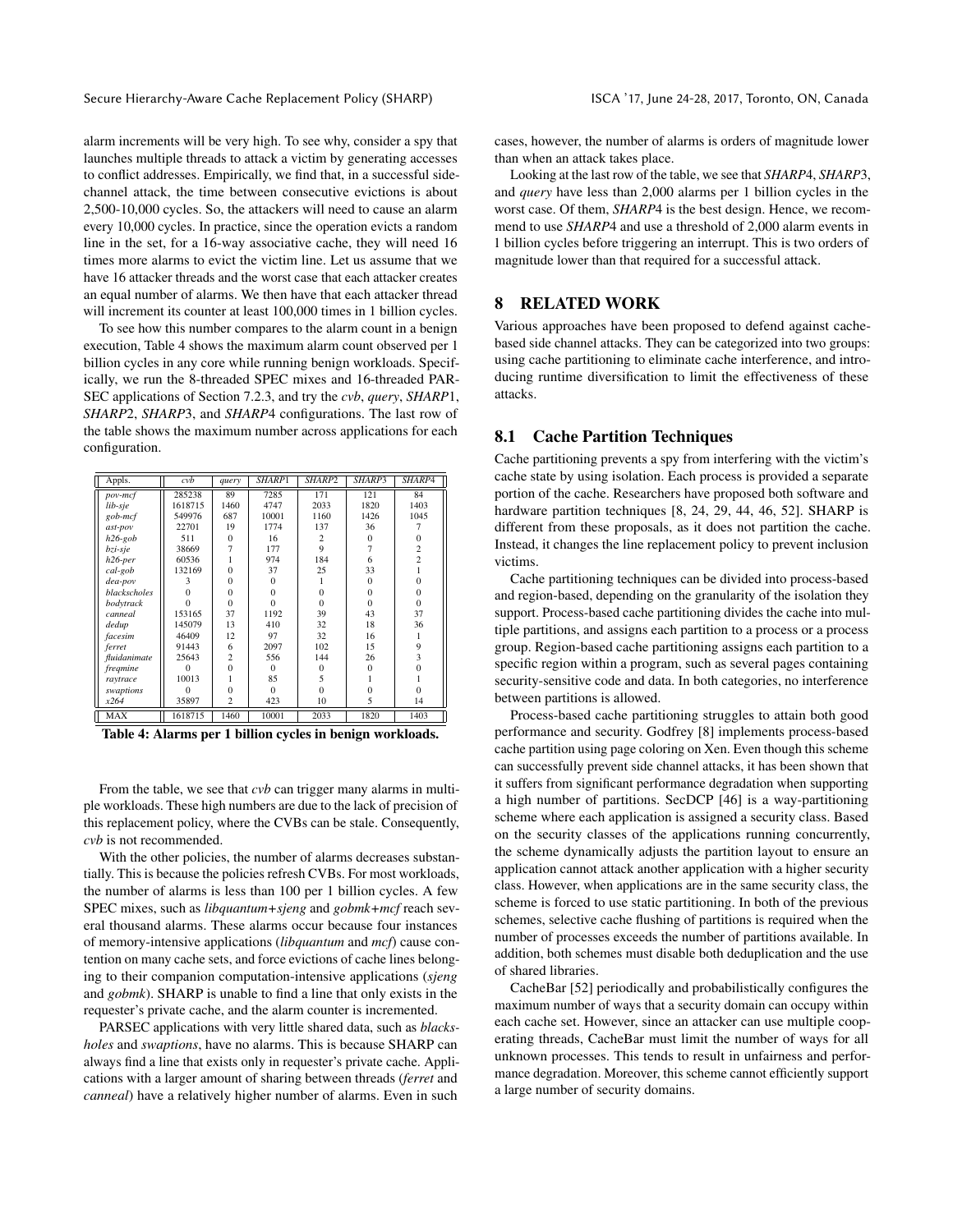Several pseudo cache partitioning techniques have been studied to provide a fair allocation of resources and/or improve the performance in a shared cache [\[23,](#page-12-26) [32,](#page-12-27) [41,](#page-12-28) [48\]](#page-13-6). They try to minimize the interference caused by thrashing/streaming threads by either prioritizing them during victim selection or inserting their lines with a lower priority. Such schemes do not provide any security guarantees and are aimed only at improving the performance of the cache. When they are modified to provide additional security guarantees [\[43\]](#page-12-36), the mechanisms look similar to the ones we discussed earlier.

Region-based partitioning [\[24,](#page-12-11) [29,](#page-12-12) [44\]](#page-13-8) divides the cache into a secure partition and an insecure partition. The secure partition is reserved for security-critical addresses, while the insecure partition is shared by all processes dynamically.

StealthMem [\[24\]](#page-12-11) uses page coloring. It reserves several stealth pages via special colors for security-sensitive data. In their scheme, the operating system ensures that these pages are not evicted by normal cache accesses. Catalyst [\[29\]](#page-12-12) leverages Intel's CAT (Cache Allocation Technology) hardware mechanism to divide the cache into secure and non-secure partitions, and uses software page coloring within the secure partition to block interference between processes requesting protection. Cache line locking [\[47\]](#page-13-4) allows processes to exclusively use the cache at the granularity of a cache line.

These region-based techniques have a relatively smaller performance overhead than process-based techniques, since they try to maximize the number of dynamic accesses to the shared cache while maintaining sufficient isolation. However, region-based schemes heavily rely on the programmer to achieve good performance. These schemes require the programmer to label the secure-sensitive regions within an application. This is easy to do for cryptography algorithms, since these public libraries are well studied and verified. However, for ordinary applications, it is not trivial to locate important data or execution path regions precisely. SHARP is more practical. SHARP leverages the private caches to hide secret information from the attackers. It does not need any security analysis or modifications to existing software.

#### 8.2 Runtime Diversification

Runtime diversification techniques are varied and range from introducing noise to the system clock [\[16,](#page-12-10) [34\]](#page-12-14) to randomizing the address mapping [\[47\]](#page-13-4) and adding noise to the cache insertion policy [\[30\]](#page-12-13). Each of these approaches has drawbacks: either it cannot defend against all types of attacks, or it suffers from significant performance degradation.

Wang and Lee [\[47\]](#page-13-4) propose to dynamically randomize the memory line mapping in L1. Liu and Lee [\[30\]](#page-12-13) propose the Random Fill Cache for the L1 to defend against reuse-based side channel attacks. Both approaches may suffer substantial performance degradation if applied to the much larger last level cache.

FuzzyTime [\[16\]](#page-12-10) and TimeWarp [\[34\]](#page-12-14) disrupt timing measurements by adding noise to the clock or slowing it down. They can protect against attacks which measure cache access latency and execution time, but they are unable to prevent alias-driven attacks [\[13\]](#page-12-18). Furthermore, they hurt benign programs that require a high-precision clock.

#### 8.3 Detection Techniques

Several approaches have been proposed to detect cache-based side channel attacks. Chiappetta et al. [\[6\]](#page-12-37) detect side channels based on the correlation of last level cache accesses between victim and spy processes. HexPADS [\[39\]](#page-12-38) detects side channel attacks by the frequent cache misses caused by the spy process. These heuristic approaches are not robust, and tend to suffer high false positives and false negatives.

CC-Hunter [\[5\]](#page-12-39) and ReplayConfusion [\[49\]](#page-13-9) can effectively detect cache-based covert channel attacks. However, they may not be effective for side channel attacks.

SHARP's alarm mechanisms can effectively detect side channel attacks that bypassed the first two steps in the SHARP algorithm. This is because the alarm is incremented every time a spy generates an inclusion victim in another thread. The threshold rate we use is two orders of magnitude lower than the rate of evictions required for a successful attack.

# 9 CONCLUSION

To combat the security threat of cross-core cache-based side channel attacks, this paper made three contributions. First, it made an observation for an environment with an inclusive cache hierarchy: when the spy evicts the probe address from the shared cache, the address will also be evicted from the private cache of the victim process, creating an inclusion victim. Consequently, to disable cache attacks, the spy should be prevented from triggering inclusion victims in other caches.

Next, the paper used this insight to defend against cache-based side channel attacks with SHARP. SHARP is composed of two parts. It introduces a new line replacement algorithm in the shared cache that prevents a process from creating inclusion victims in the caches of cores running other processes. It also slightly modifies the *clflush* instruction to protect against flush-based cache attacks. SHARP is highly effective, needs only minimal hardware modifications, and requires no code modifications.

Finally, this paper evaluated SHARP on a cycle-level full-system simulator and tested it against two real-world attacks. SHARP effectively protected against these attacks. In addition, SHARP introduced negligible average performance degradation to workloads with SPEC and PARSEC applications.

# ACKNOWLEDGMENT

This work was supported in part by NSF under grants CCF 1536795 and CCF 1649432.

#### REFERENCES

- <span id="page-11-0"></span>[1] Onur Aciiçmez, Çetin K. Koç, and Jean P. Seifert. 2006. Predicting secret keys via branch prediction. In *Proceedings of the 7th Cryptographers' Track at the RSA Conference on Topics in Cryptology*. Springer-Verlag, Berlin, Heidelberg, 225–242. [https://doi.org/10.1007/11967668\\_15](https://doi.org/10.1007/11967668_15)
- <span id="page-11-1"></span>[2] J. L. Baer and W. H. Wang. 1988. On the inclusion properties for multi-level cache hierarchies. In *The Conference Proceedings 15th Annual International Symposium on Computer Architecture*. IEEE, 73–80.<https://doi.org/10.1109/isca.1988.5212>
- <span id="page-11-2"></span>[3] Christian Bienia, Sanjeev Kumar, Jaswinder P. Singh, and Kai Li. 2008. The PARSEC benchmark suite: characterization and architectural implications. In *Proceedings of the 17th International Conference on Parallel Architectures and Compilation Techniques*. ACM, New York, NY, USA, 72–81. [https://doi.org/10.](https://doi.org/10.1145/1454115.1454128) [1145/1454115.1454128](https://doi.org/10.1145/1454115.1454128)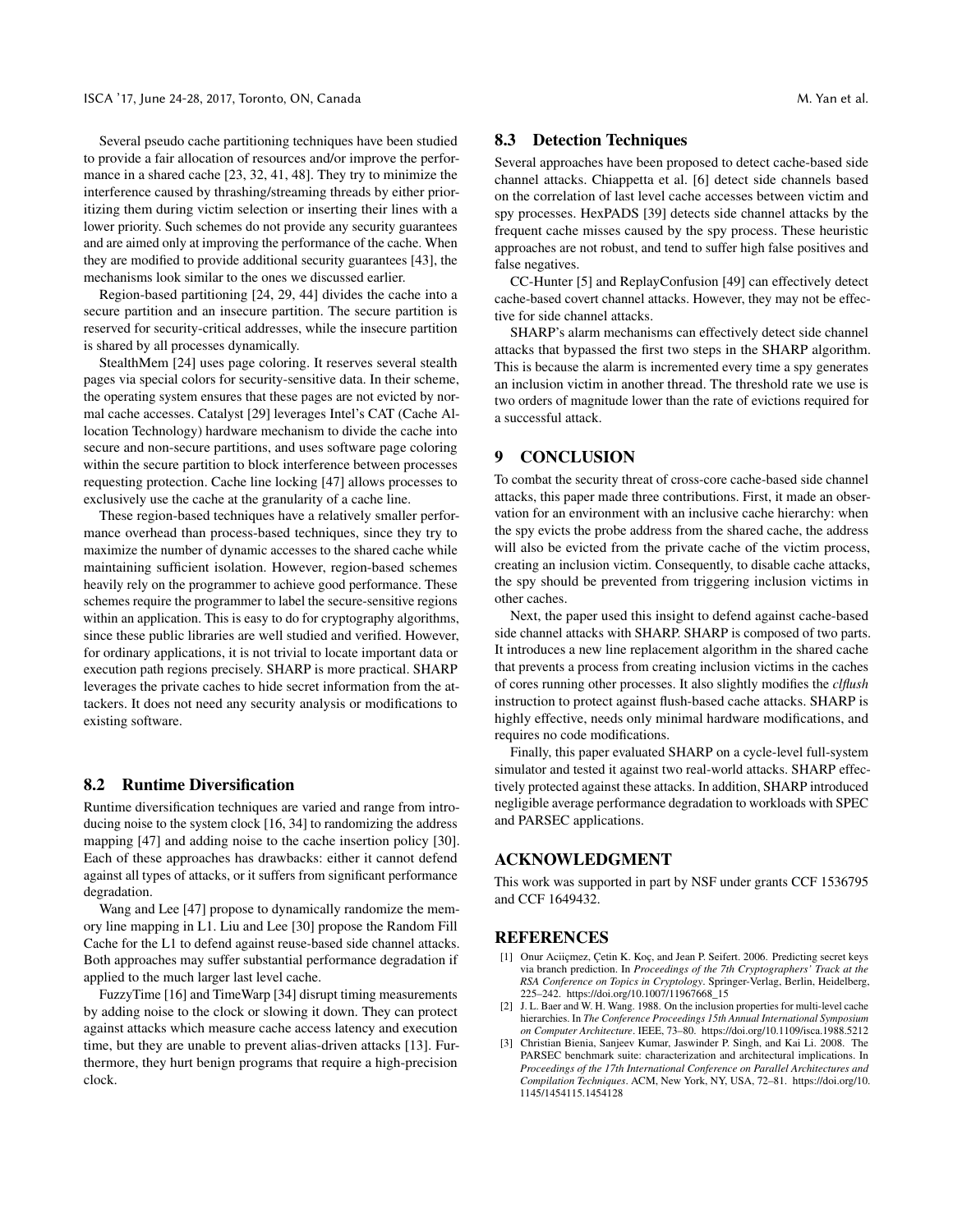- <span id="page-12-24"></span>[4] Joseph Bonneau and Ilya Mironov. 2006. Cache-collision timing attacks against AES, In Proceedings of the 8th International Conference on Cryptographic Hardware and Embedded Systems. *Cryptographic Hardware and Embedded Systems*, 201–215. [https://doi.org/10.1007/11894063\\_16](https://doi.org/10.1007/11894063_16)
- <span id="page-12-39"></span>[5] Jie Chen and Guru Venkataramani. 2014. CC-Hunter: uncovering covert timing channels on shared processor hardware. In *Proceedings of the 47th Annual IEEE/ACM International Symposium on Microarchitecture*. IEEE Computer Society, Washington, DC, USA, 216–228.<https://doi.org/10.1109/micro.2014.42>
- <span id="page-12-37"></span>[6] Marco Chiappetta, Erkay Savas, and Cemal Yilmaz. 2016. Real time detection of cache-based side-channel attacks using hardware performance counters. *Appl. Soft Comput.* 49, C (Dec. 2016), 1162–1174. [https://doi.org/10.1016/j.asoc.2016.](https://doi.org/10.1016/j.asoc.2016.09.014) [09.014](https://doi.org/10.1016/j.asoc.2016.09.014)
- <span id="page-12-25"></span>[7] Katherine E. Fletcher, W. Evan Speight, and John K. Bennett. 1995. Techniques for reducing the impact of inclusion in shared network cache multiprocessors. *Rice ELEC TR* (1995). [http://citeseerx.ist.psu.edu/viewdoc/summary?doi=10.1.1.](http://citeseerx.ist.psu.edu/viewdoc/summary?doi=10.1.1.54.6340) [54.6340](http://citeseerx.ist.psu.edu/viewdoc/summary?doi=10.1.1.54.6340)
- <span id="page-12-29"></span>[8] Michael M. Godfrey. 2013. *On the prevention of cache-based side-channel attacks in a cloud environment*. Master's thesis. Queen's University.
- <span id="page-12-16"></span>[9] Daniel M. Gordon. 1998. A survey of fast exponentiation methods. *Journal of Algorithms* 27, 1 (April 1998), 129–146.<https://doi.org/10.1006/jagm.1997.0913>
- <span id="page-12-19"></span>[10] Daniel Gruss, Clémentine Maurice, Anders Fogh, Moritz Lipp, and Stefan Mangard. 2016. Prefetch side-channel attacks: bypassing SMAP and kernel ASLR. In *Proceedings of the 2016 ACM SIGSAC Conference on Computer and Communications Security*. ACM, New York, NY, USA, 368–379. <https://doi.org/10.1145/2976749.2978356>
- <span id="page-12-20"></span>[11] Daniel Gruss, Clémentine Maurice, Klaus Wagner, and Stefan Mangard. 2016. Flush+Flush: a fast and stealthy cache attack. In *Proceedings of the 13th International Conference on Detection of Intrusions and Malware, and Vulnerability Assessment*. Springer-Verlag New York, Inc., New York, NY, USA, 279–299. [https://doi.org/10.1007/978-3-319-40667-1\\_14](https://doi.org/10.1007/978-3-319-40667-1_14)
- <span id="page-12-4"></span>[12] Daniel Gruss, Raphael Spreitzer, and Stefan Mangard. 2015. Cache template attacks: automating attacks on inclusive last-level caches. In *Proceedings of the 24th USENIX Conference on Security Symposium*. USENIX Association, Berkeley, CA, USA, 897–912.<http://portal.acm.org/citation.cfm?id=2831200>
- <span id="page-12-18"></span>[13] Roberto Guanciale, Hamed Nemati, Christoph Baumann, and Mads Dam. 2016. Cache storage channels: alias-driven attacks and verified countermeasures. In *IEEE Symposium on Security and Privacy*. IEEE, 38–55. [https://doi.org/10.1109/](https://doi.org/10.1109/sp.2016.11) [sp.2016.11](https://doi.org/10.1109/sp.2016.11)
- <span id="page-12-34"></span>[14] John L. Henning. 2006. SPEC CPU2006 benchmark descriptions. *SIGARCH Comput. Archit. News* 34, 4 (Sept. 2006), 1–17. [https://doi.org/10.1145/1186736.](https://doi.org/10.1145/1186736.1186737) [1186737](https://doi.org/10.1145/1186736.1186737)
- <span id="page-12-5"></span>[15] Taylor Hornby. 2016. Side-channel attacks on everyday applications: distinguishing inputs with FLUSH+RELOAD. https://www.blackhat.com/docs/us-16/materials/us-16-Hornby-Side-Channel-Attacks-On-Everyday-Applicationswp.pdf. (2016). Accessed on 22 April 2017.
- <span id="page-12-10"></span>[16] Wei M. Hu. 1992. Reducing timing channels with fuzzy time. *Journal of computer security* 1, 3-4 (May 1992), 233–254. [http://portal.acm.org/citation.](http://portal.acm.org/citation.cfm?id=2699810) [cfm?id=2699810](http://portal.acm.org/citation.cfm?id=2699810)
- <span id="page-12-0"></span>[17] R. Hund, C. Willems, and T. Holz. 2013. Practical timing side channel attacks against kernel Space ASLR. In *IEEE Symposium on Security and Privacy*. IEEE, 191–205.<https://doi.org/10.1109/sp.2013.23>
- <span id="page-12-22"></span>[18] Intel. 2017. Intel 64 and IA-32 Architectures Software Developer's Manual. https://software.intel.com/sites/default/files/managed/39/c5/325462-sdm-vol-1-2abcd-3abcd.pdf. (2017). Accessed on 22 April 2017.
- <span id="page-12-6"></span>[19] Gorka Irazoqui, Thomas Eisenbarth, and Berk Sunar. 2015. S\$A: a shared cache attack that works across cores and defies VM sandboxing – and its application to AES. In *IEEE Symposium on Security and Privacy*. IEEE, 591–604. [https:](https://doi.org/10.1109/sp.2015.42) [//doi.org/10.1109/sp.2015.42](https://doi.org/10.1109/sp.2015.42)
- <span id="page-12-21"></span>[20] Gorka Irazoqui, Thomas Eisenbarth, and Berk Sunar. 2016. Cross processor cache attacks. In *Proceedings of the 11th ACM on Asia Conference on Computer and Communications Security*. ACM, New York, NY, USA, 353–364. [https:](https://doi.org/10.1145/2897845.2897867) [//doi.org/10.1145/2897845.2897867](https://doi.org/10.1145/2897845.2897867)
- <span id="page-12-35"></span>[21] Ameer Jaleel. 2010. Memory characterization of workloads using instrumentationdriven simulation. http://www.jaleels.org/ajaleel/workload/SPECanalysis.pdf. (2010). Accessed on 22 April 2017.
- <span id="page-12-15"></span>[22] Aamer Jaleel, Eric Borch, Malini Bhandaru, Simon C. Steely, and Joel Emer. 2010. Achieving non-inclusive cache performance with inclusive caches: temporal locality aware (TLA) cache management policies. In *43rd Annual IEEE/ACM International Symposium on Microarchitecture*. IEEE, 151–162. [https://doi.org/](https://doi.org/10.1109/micro.2010.52) [10.1109/micro.2010.52](https://doi.org/10.1109/micro.2010.52)
- <span id="page-12-26"></span>[23] Aamer Jaleel, William Hasenplaugh, Moinuddin Qureshi, Julien Sebot, Simon Steely, and Joel Emer. 2008. Adaptive insertion policies for managing shared caches. In *Proceedings of the 17th International Conference on Parallel Architectures and Compilation Techniques*. ACM, New York, NY, USA, 208–219. <https://doi.org/10.1145/1454115.1454145>
- <span id="page-12-11"></span>[24] Taesoo Kim, Marcus Peinado, and Gloria M. Ruiz. 2012. STEALTHMEM: system-level protection against cache-based side channel attacks in the cloud. In

*Proceedings of the 21st USENIX Conference on Security Symposium*. USENIX Association, Berkeley, CA, USA, 11.<http://portal.acm.org/citation.cfm?id=2362804>

- <span id="page-12-31"></span>[25] J. Kong, O. Aciicmez, J. P. Seifert, and Huiyang Zhou. 2009. Hardware-software integrated approaches to defend against software cache-based side channel attacks. In *IEEE 15th International Symposium on High Performance Computer Architecture*. IEEE, 393–404.<https://doi.org/10.1109/hpca.2009.4798277>
- <span id="page-12-30"></span>[26] Daniel Lenoski, James Laudon, Kourosh Gharachorloo, Anoop Gupta, and John Hennessy. 1990. The Directory-based Cache Coherence Protocol for the DASH Multiprocessor. In *Proceedings of the 17th Annual International Symposium on Computer Architecture*. ACM, New York, NY, USA, 148–159. [https://doi.org/10.](https://doi.org/10.1145/325164.325132) [1145/325164.325132](https://doi.org/10.1145/325164.325132)
- <span id="page-12-33"></span>[27] V. I. Levenshtein. 1966. Binary Codes Capable of Correcting Deletions, Insertions and Reversals. *Soviet Physics Doklady* 10 (Feb. 1966), 707.
- <span id="page-12-7"></span>[28] Moritz Lipp, Daniel Gruss, Raphael Spreitzer, and Stefan Mangard. 2015. AR-Mageddon: last-level cache attacks on mobile devices. In *25th USENIX Security Symposium*, Vol. abs/1511.04897. USENIX Association.
- <span id="page-12-12"></span>[29] Fangfei Liu, Qian Ge, Yuval Yarom, Frank Mckeen, Carlos Rozas, Gernot Heiser, and Ruby B. Lee. 2016. CATalyst: defeating last-level cache side channel attacks in cloud computing. In *IEEE International Symposium on High Performance Computer Architecture*. IEEE, 406–418.<https://doi.org/10.1109/hpca.2016.7446082>
- <span id="page-12-13"></span>[30] Fangfei Liu and Ruby B. Lee. 2014. Random fill cache architecture. In *Proceedings of the 47th Annual IEEE/ACM International Symposium on Microarchitecture*. IEEE Computer Society, Washington, DC, USA, 203–215. [https:](https://doi.org/10.1109/micro.2014.28) [//doi.org/10.1109/micro.2014.28](https://doi.org/10.1109/micro.2014.28)
- <span id="page-12-8"></span>[31] Fangfei Liu, Yuval Yarom, Qian Ge, Gernot Heiser, and Ruby B. Lee. 2015. Last-level cache side-channel attacks are practical. In *Proceedings of the 2015 IEEE Symposium on Security and Privacy*. IEEE Computer Society, Washington, DC, USA, 605–622.<https://doi.org/10.1109/sp.2015.43>
- <span id="page-12-27"></span>[32] Wanli Liu and D. Yeung. 2009. Using aggressor thread information to improve shared cache management for CMPs. In *18th International Conference on Parallel Architectures and Compilation Techniques*. IEEE, 372–383. [https://doi.org/10.](https://doi.org/10.1109/pact.2009.13) [1109/pact.2009.13](https://doi.org/10.1109/pact.2009.13)
- <span id="page-12-1"></span>[33] Stefan Mangard, Elisabeth Oswald, and Thomas Popp. 2007. *Power analysis attacks: revealing the secrets of smart cards* . Springer-Verlag New York, Inc., Secaucus, NJ, USA.<http://portal.acm.org/citation.cfm?id=1208234>
- <span id="page-12-14"></span>[34] Robert Martin, John Demme, and Simha Sethumadhavan. 2012. TimeWarp: rethinking timekeeping and performance monitoring mechanisms to mitigate sidechannel attacks. In *Proceedings of the 39th Annual International Symposium on Computer Architecture*. IEEE Computer Society, Washington, DC, USA, 118–129. <http://portal.acm.org/citation.cfm?id=2337173>
- <span id="page-12-23"></span>[35] Michael Neve and Jean P. Seifert. 2007. Advances on access-driven cache attacks on AES. In *Proceedings of the 13th International Conference on Selected Areas in Cryptography*. Springer-Verlag, Berlin, Heidelberg, 147–162. [http://portal.acm.](http://portal.acm.org/citation.cfm?id=1756531) [org/citation.cfm?id=1756531](http://portal.acm.org/citation.cfm?id=1756531)
- <span id="page-12-9"></span>[36] Yossef Oren, Vasileios P. Kemerlis, Simha Sethumadhavan, and Angelos D. Keromytis. 2015. The spy in the sandbox: practical cache attacks in JavaScript and their implications. In *Proceedings of the 22Nd ACM SIGSAC Conference on Computer and Communications Security*. ACM, New York, NY, USA, 1406–1418. <https://doi.org/10.1145/2810103.2813708>
- <span id="page-12-17"></span>[37] DagArne Osvik, Adi Shamir, and Eran Tromer. 2006. Cache attacks and countermeasures: the case of AES. In *Topics in Cryptology*, David Pointcheval (Ed.). Lecture Notes in Computer Science, Vol. 3860. Springer Berlin Heidelberg, Berlin, Heidelberg, Chapter 1, 1–20. [https://doi.org/10.1007/11605805\\_1](https://doi.org/10.1007/11605805_1)
- <span id="page-12-32"></span>[38] Avadh Patel, Furat Afram, Shunfei Chen, and Kanad Ghose. 2011. MARSS: a full system simulator for multicore x86 CPUs. In *Proceedings of the 48th Design Automation Conference*. ACM, New York, NY, USA, 1050–1055. [https:](https://doi.org/10.1145/2024724.2024954) [//doi.org/10.1145/2024724.2024954](https://doi.org/10.1145/2024724.2024954)
- <span id="page-12-38"></span>[39] Mathias Payer. 2016. HexPADS: a platform to detect "stealth" attacks. In *Proceedings of the 8th International Symposium on Engineering Secure Software and Systems*. Springer-Verlag New York, Inc., New York, NY, USA, 138–154. [https://doi.org/10.1007/978-3-319-30806-7\\_9](https://doi.org/10.1007/978-3-319-30806-7_9)<br>[40] Colin Percival. 2005. Cache mi
- <span id="page-12-2"></span>Cache missing for fun and profit. http://www.daemonology.net/papers/cachemissing.pdf. (Oct. 2005). Accessed on 22-April-2017.
- <span id="page-12-28"></span>[41] Moinuddin K. Qureshi and Yale N. Patt. 2006. Utility-based cache partitioning: a low-overhead, high-performance, runtime mechanism to partition shared caches. In *Proceedings of the 39th Annual IEEE/ACM International Symposium on Microarchitecture*. IEEE Computer Society, Washington, DC, USA, 423–432. <https://doi.org/10.1109/micro.2006.49>
- <span id="page-12-3"></span>[42] Thomas Ristenpart, Eran Tromer, Hovav Shacham, and Stefan Savage. 2009. Hey, you, get off of my cloud: exploring information leakage in third-party compute clouds. In *Proceedings of the 16th ACM Conference on Computer and Communications Security*. ACM, New York, NY, USA, 199–212. [https:](https://doi.org/10.1145/1653662.1653687) [//doi.org/10.1145/1653662.1653687](https://doi.org/10.1145/1653662.1653687)
- <span id="page-12-36"></span>[43] Daniel Sanchez and Christos Kozyrakis. 2011. Vantage: scalable and efficient fine-grain cache partitioning. In *Proceedings of the 38th annual international symposium on Computer architecture*, Vol. 39. ACM, New York, NY, USA, 57–68.